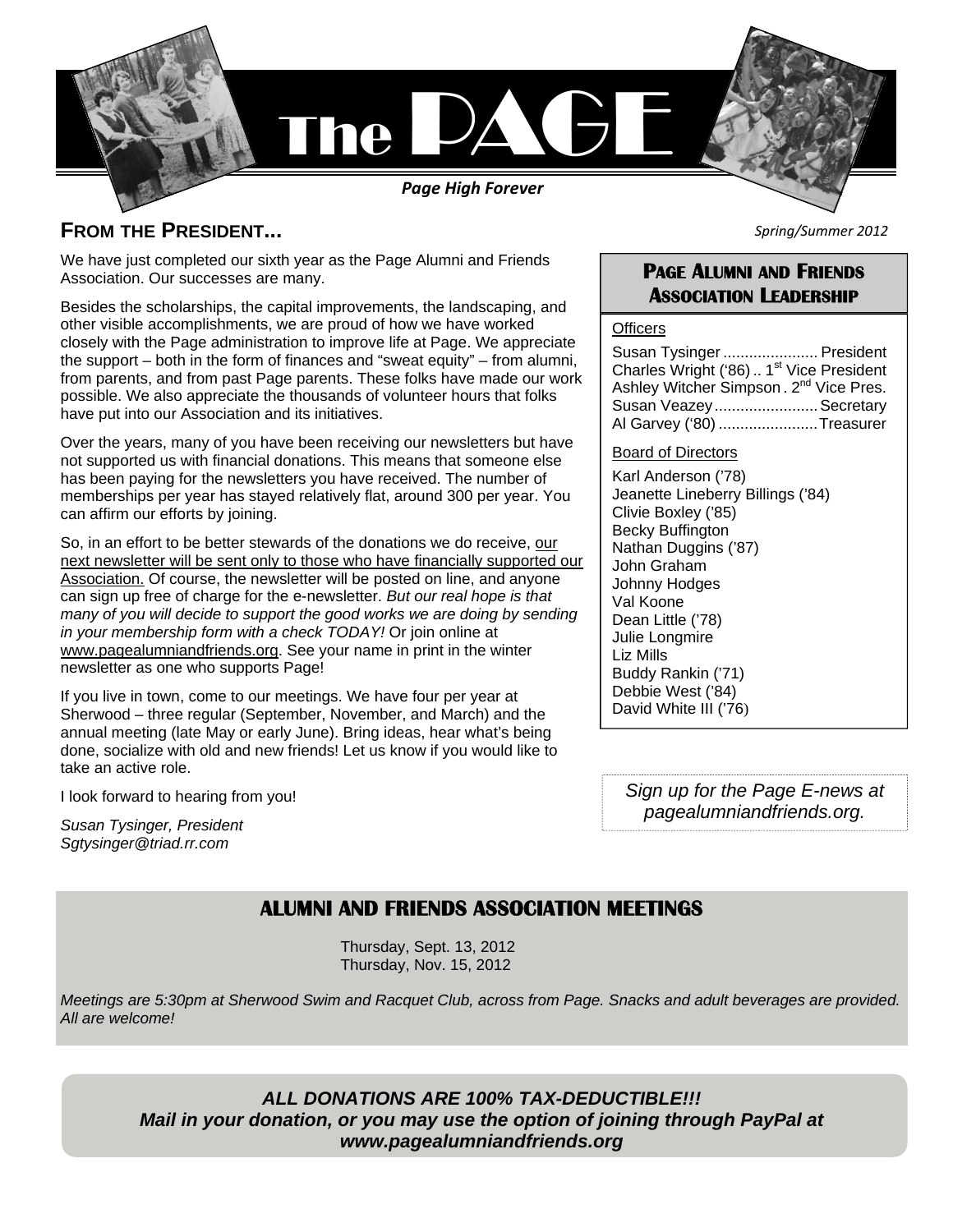# **GOODBYE AND THANK YOU, MARILYN FOLEY**



*Marilyn Foley has been at the helm as Page's principal since 2007. In her five years at Page, she has brought Page to a whole new level. Test scores have risen. IB and AP programs have expanded. Student participation has grown. Discipline and order abound. She says, "I set academic, safety, and culture goals." All of us in the Page community know that she achieved those goals, perhaps far above our expectations. And now she is being transferred to Eastern Guilford High School.* 

*As we know firsthand, her talents and skills will be a great asset to that school community. While we hate to see her go, she is leaving Page in excellent condition for the future. Ms. Foley has laid the groundwork for Page to continue being a flagship high school, serving its students of all backgrounds, abilities, and aspirations.* 

*Ms. Foley, it is with much reluctance and enormous gratitude that we bid you adieu. We wish for you the best at Eastern Guilford. In our hearts you will always be a Page Pirate!* 

Dear Alumni and Friends,

This will be my last opportunity to speak about my time at Page. I would like to tell everyone what a privilege it has been to be closely associated with a school so rich in tradition, a community so committed to the school, students so talented and involved, a staff so dedicated, and alumni who give so much to support the school. It has indeed been such a wonderful time in my career. The opportunity to work with the Alumni Association has indeed been a pleasure. You have set the pace for other schools and alumni associations to try to emulate. Listed below are some of the accomplishments that the students and staff achieved this past year.

- For the fifth consecutive year, the amount of scholarship money increased. This year saw a half million dollar increase with students earning approximately \$11.650 million, including \$4.125 million in athletic scholarships, the highest ever in athletic scholarships.
- Seniors were accepted to approximately 135 colleges and universities.
- The football stadium construction was completed thanks to a \$2 million bond project. Additional renovations were made to the auxiliary gym. A soccer field, complete with stands and lighting, was also added.
- The Page IB program continues to grow in numbers and in the percent of students earning the diploma. In 2012, a record 70% of the students earned the diploma.
- Page excelled in athletics winning the state 4AA football championship. In addition, individual women's and men's state championships were awarded in tennis. Three coaches received conference coach of the year (football, women's basketball, men's basketball). Our tennis coach was named the USTPA Southern Region High School Coach of the Year.
- Students at Page had a record number of hours participating in both Service Learning and community volunteering.
- SAT scores grew.
- We added another Advanced Placement class bringing the total number of AP courses offered to 19.
- Page was recognized as a School of Distinction for the third consecutive year.

These are but a few highlights of our year. Thank you again for all you do to support Page and the wonderful students that attend there each year.

*Marilyn Foley* 

### **LINK TO HARRIS TEETER #1861**

We invite all Harris Teeter shoppers to link your VIC # to Page High School by signing up as you check out or by sending us your Harris Teeter number (and we'll do it for you!). Already linked to another? You may link to as many as five. It costs you nothing but sends a percentage of your HT brands sales to Page.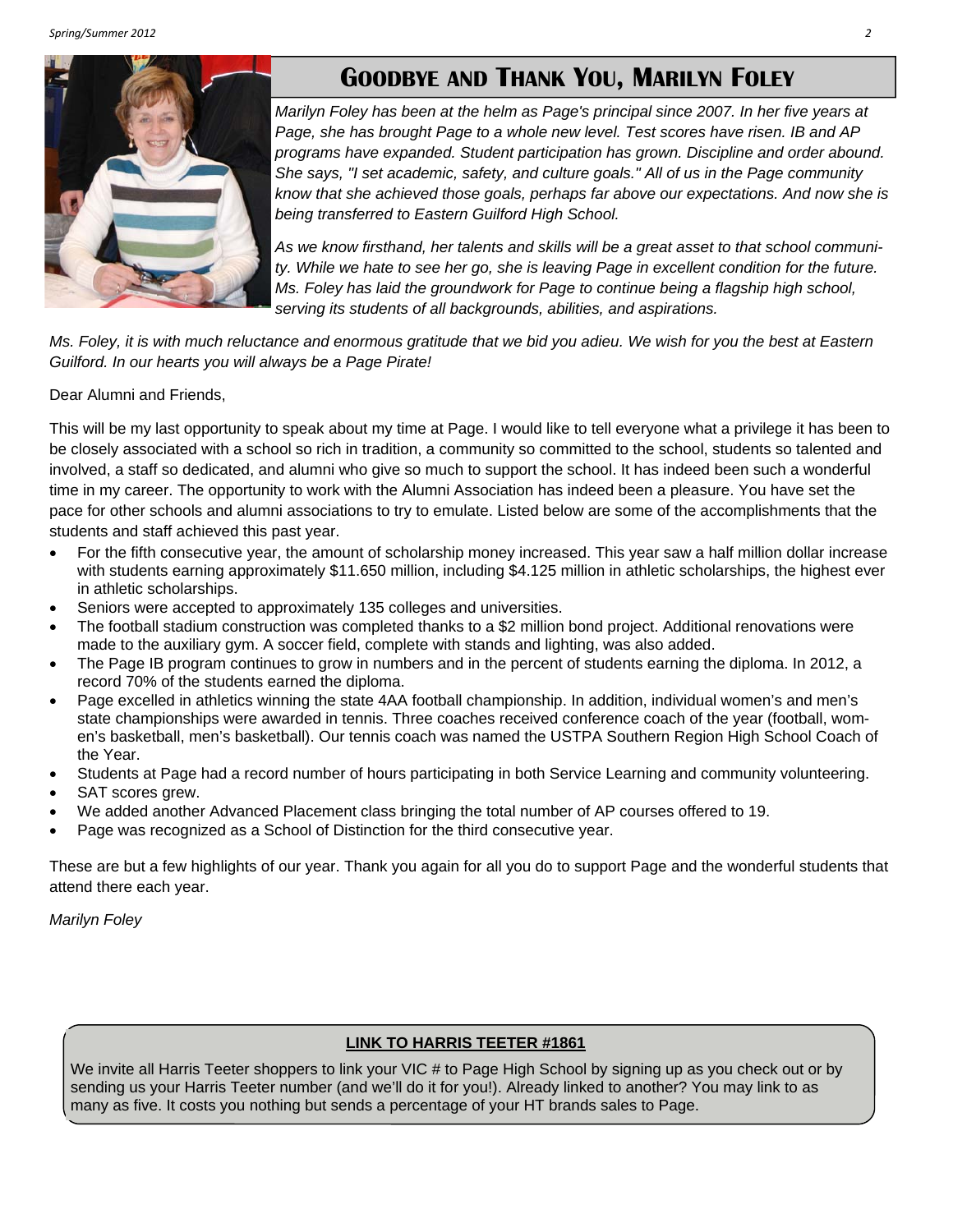



*Patrice Faison comes to Page as our new principal. As the principal of Oak Hill Elementary, she was named the 2011-12 N.C. Principal of the Year. This past year, Oak Hill's end-of-grade test scores rose 19.4%, and Oak Hill was named one of GCS's Most Improved Schools. Ms. Faison has also served as Assistant Principal at Ragsdale and as principal at the Academy at Smith.* 

*Ms. Faison, we look forward to working with you and making you a full-fledged Page Pirate!* 

Hello Page Pirate Families,

I am extremely excited about joining the "Pirate Family." Page High School is rich in history, tradition, and excellence. It is a diverse school that displays excellence in many different forms: on the athletic fields with State Championship teams, in the classrooms with National Merit Scholars, and also on the stage. As I return to the high school level, I am proud to work with such a strong school that has such an impressive history and such important ties to the community. I am proud to come into a school that has seen steady academic growth over the last few years. I am honored to follow in the footsteps of Marilyn Foley.

I am looking forward to the 2012-2013 school year and all of the exciting opportunities that await us as we work together to take Page into the future with great success. Two primary goals for me are improving technology at Page and increasing parent and community involvement.

In the area of technology, for our students to be successful both in the classroom and after graduation, they must be prepared with the tools of the 21<sup>st</sup> century. Therefore, I will work to increase the amount of technology Page teachers have access to which will allow them to manipulate and better understand the curriculum. Concerning parent and community involvement, I know that our students' parents can be our biggest partners in achieving educational excellence at Page. We will provide workshops to equip parents as they help their teenagers navigate high school's waters. This includes helping parents become more familiar with Parent Assist and giving parents support in both college and career planning for students.

This is going to be an exciting year. I look forward to getting to know you all as we begin this journey together. Go Pirates!!!!

*Patrice Faison, Page Principal*

# **PAGE ORCHESTRA PERFORMS AT WAR MEMORIAL AUDITORIUM**

The Page High School Orchestra was honored to be in a High School Partnership Residency Program with the

Greensboro Symphony Orchestra in early May. Peter Zlotnick, GSO Education Director, helped to set up the program in August 2011. The GSO sent a string quintet to rehearse the orchestra in sectionals (1<sup>st</sup> violin, 2<sup>nd</sup> violin, viola, cello, bass) on April 30 and May 1. The program concluded with the Page High School Orchestra being invited to perform on stage at the War Memorial Auditorium, prior to the Greensboro Symphony masterworks concert on Thursday, May 3. The GSO members who coached the students played side by side with them during the performance. The students and parents were given complimentary tickets to stay and watch their mentors perform in the GSO concert*.*



*Conductor Kamine Haghighi* 



Many thanks to the GSO Partnership Residency Program Faculty: Marjorie Bagley and Wendy Rawls, violin; Scott Rawls, viola; Alex Ezerman, violoncello; John Spuller, bass. We also wish to thank the GSO Guild for attending the rehearsals and sponsorship of the event.

What an honor to participate in this partnership program with the GSO. The orchestra played beautifully, and it was a treat to perform on such a stage with such fabulous professionals! I am delighted to have had the opportunity to present our Page High School Orchestra at the Symphony.

*Page Orchestra performing at War Memorial Auditorium* 

*Kamine Haghighi, Page High School Orchestra Director*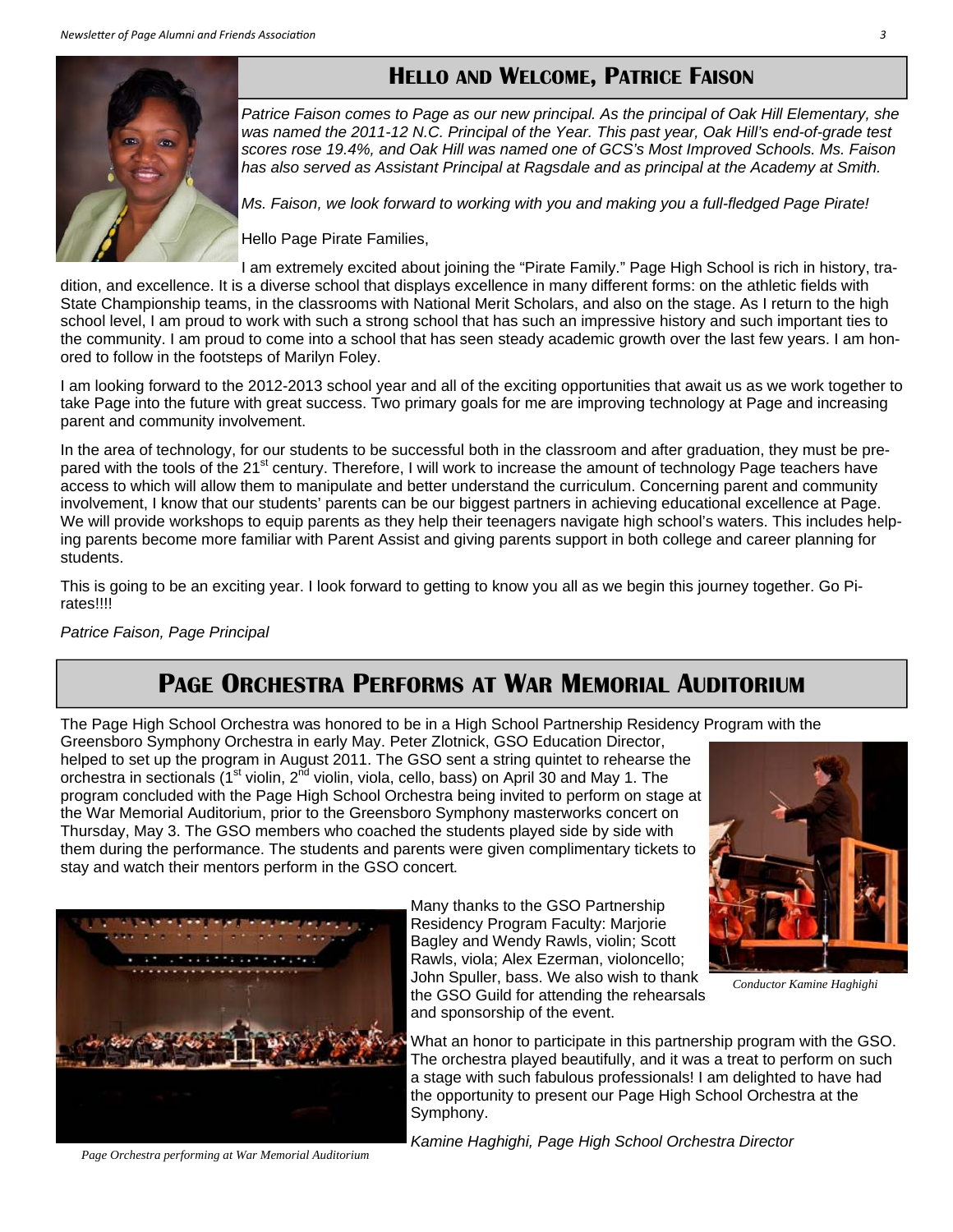# **PAGE ALUMNI AND FRIENDS 2012 MERIT SCHOLARSHIPS**

Every student who applied for our scholarship submitted impressive applications and essays. And each student who went through the interview process was truly outstanding. Our decision was not easy, but we know that these five students are truly deserving, and we are pleased to present them with the Page High School Alumni and Friends 2012 Merit Scholarship. Their brief bios are below.



#### **KATHRYN BLACK**

will be attending Clemson University this fall. I am excited and honored to have received a Page Alumni and Friends Association Scholarship, and I would like to thank you for your support.

At Page I was active in Student Council, Pages by Page school newspaper, and YoungLife. I also played lacrosse and field hockey. I served as the Senior Class Secretary/Treasurer on Student Council and was the Features Editor for *Pages by Page*. Holding these positions not only offered me the privilege of working with my peers to help make Page a better place, but it also allowed me to appreciate its hardworking student body with unique diversity and an enduring spirit. I also served as a YoungLife Senior Leader, mentoring a group of freshman girls at Page in their journey with Christ.

As a team member and senior captain of both the women's lacrosse and field hockey teams, I learned the importance of teamwork and dedication. I found ways to support my team by cheering them on and offering encouragement, even when standing on the sidelines. The oneof-a-kind school spirit found at Page truly made my high school experience memorable. Words

cannot describe how it felt to hear the roar of the crowd as we won the football state championship, or to see the entire auditorium give a standing ovation to honor our class's favorite teacher of all time. It is incredible to see how all of the Page community including students, teachers, parents, and alumni unite to support the Pirates. I'm looking forward to attending Clemson University this fall... another school with an abundance of school spirit!

*Kathryn has a contagious love for Page High School. She is a young lady who is full spirit and passion*.



#### **BRYSON FONVILLE**

Next fall I will be attending Catholic University in Washington, DC. Along with being a student there, I will also continue my career as a basketball player.

When I heard my name called at the Senior Awards Ceremony to receive this scholarship, I was very excited and proud of myself. I felt honored to be selected by Page graduates as someone who they feel represents Page as a whole. My years at Page were great! I loved my basketball team and my classmates. We all stuck together during our four years, and now we are about to graduate! Our class has accomplished many impressive things, and many of my close friends are also going to college for academics and athletics. I am very proud of the class of 2012, and I know we all have bright futures!

*There is no doubt that Bryson will continue to be a leader and role model both on and off the basketball court at Catholic University.*



#### **CARSON LAMB**

I will be attending Appalachian State University in the fall. I plan on majoring in Education with a minor in Global Studies, as I hope to one day teach in a Third World country. I am so honored to receive the Page Alumni and Friends Scholarship! This scholarship means more to me than any other one available because Page has provided me with so much: an education, learning experiences for the real world, and the chance to immerse myself in the caring and affection given by the Page faculty.

Page was not just a place for me to go for four years to move on to college, but it has been a place for me to prepare myself for my future in so many ways. Thank you so much for helping me reach my dream of a higher education! Go Pirates!!

*Carson truly valued her education at Page. We wish her well in her desire to teach in Third World countries.*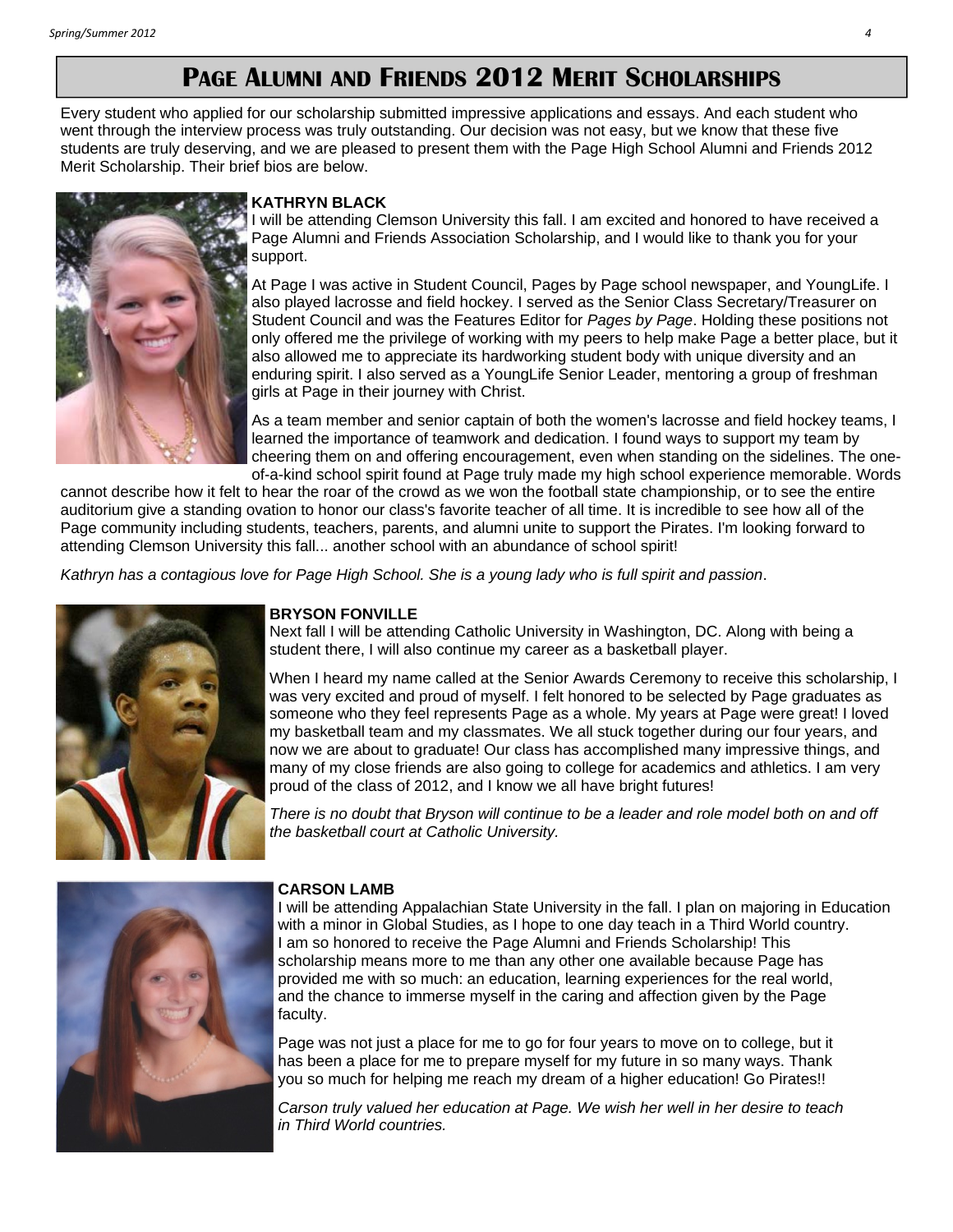

#### **CAITLIN MILLS**  *(Continued from page 4)*

I am very excited and thankful to have been selected for the Page Alumni and Friends Scholarship. This scholarship reminds me of how my hard work both in and out of the classroom has paid off.

As a student at Page, I was a member of Young Life and student council, played soccer, ran cross country, participated in Science Olympiad, and started the Page Beautification Club. I made lasting relationships with teachers and students, and I know I will keep up with them in the future.

I would like to thank Page Alumni and Friends for supporting my Girl Scout Gold Award project and honoring me with this scholarship. I will be attending the University of Virginia in the fall, but I will always be a part of the Page community!

*Caitlin is such a natural leader who found multiple ways to contribute to this community at Page. The creation of the Beautification Club was just one* 

*example of her commitment to and love for Page.* 



#### **LEK SIU**

I am from Vietnam and have been in the U.S. for five years. It is a great opportunity that America has given me.

I have attended Page High School for four years. Page has been an amazing and wonderful school. Page has taught me so much about how to be a leader. All the teachers at Page are friendly and helpful. Page High School is not like other schools. Page is very accepting and open-minded to its students.

I love learning at Page High School. There are so many good programs that Page offers for the new generations. I am very happy that I got selected for the scholarship. I was so surprised and excited at the same time. I thank you so much for all the people who helped me by writing the recommendation letter and checking the grammar in my essay. I will attend Guilford College in the fall, and I am so excited to start a new life. I am the first person who will go to college in the family. I will try my best and work hard to support my family, because my family is in need and they look up to me.

*Lek is an amazing young lady who came to the United States and learned English just five years ago. She is so appreciative of what Page has given her that she now helps teach English to others.* 

*The Page Alumni and Friends Scholarship Committee*  Ashley Simpson ('85) - chair, Leslie Czardinski, and David White III ('76)

#### *(Continued from page 3)*

*Mrs. Haghighi wishes to thank…* 

**The Page Alumni and Friends Association** for their generous donation of \$200.00 to help fund the Sphinx Quartet from Detroit to perform at Page in October. Our orchestra performed in a master clinic on the Page Auditorium Stage while the quartet members coached a rehearsal in front of 350 students from Northern Middle, Northwest High, Mendenhall Middle, Cone Elementary, and Page High School Music Departments.

Alumnus **Chipper Nuckles ('64)** for his generous donation of two violins to the Page Orchestra. One is a 3/4 size violin, about a hundred years old, and the other violin is a newer Czech violin. Both are in excellent condition! The instruments will certainly be well taken care of and used by our talented string players at Page for many years to come.

**\****Our Association also thanks Chipper for realizing that the Page orchestra could use the donated violins. We ask that each of you keep Page in mind if there are instruments, appliances, furniture, copiers, planters, etc. that are in good condition that might be used in some capacity at Page.*

| In order to ensure that you receive our next |  |  |  |  |  |  |  |  |  |  |
|----------------------------------------------|--|--|--|--|--|--|--|--|--|--|
| newsletter, join our Association today!      |  |  |  |  |  |  |  |  |  |  |
|                                              |  |  |  |  |  |  |  |  |  |  |
|                                              |  |  |  |  |  |  |  |  |  |  |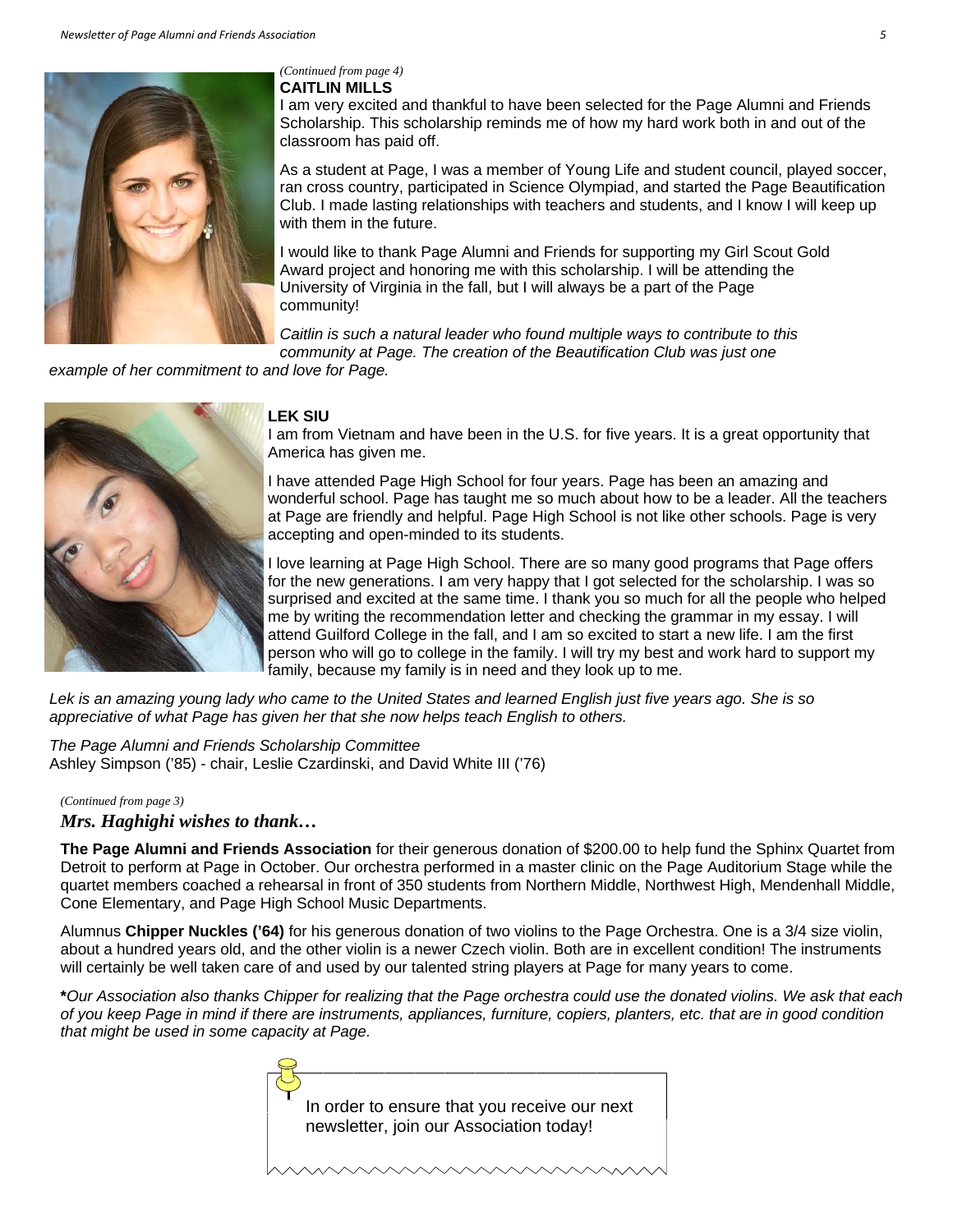### **GREAT TENNIS AT PAGE**

Freshman **Hannah Templeton** and senior **Austin Ansari ('12)** were the NCHSAA 4A Tennis Singles Champions for the 2011-2012 school year. While Page has had great success and state championships in tennis in recent years, this is the first year that the men's and women's singles champions were both Page students.

#### **MEET HANNAH AND AUSTIN…**

*HOW DID YOUR TENNIS CAREER GET STARTED?* 



**Hannah:** I started playing tennis when I was eight. Tom Herb was giving my brother a lesson, and he told me to go over and join the kids' clinic. Something about it clicked! **Austin:** My dad got me interested when I was five. He started feeding me tennis balls, and it all just felt right.

#### *WHO HAVE BEEN MAJOR INFLUENCES IN YOUR LIFE AT THE GAME OF TENNIS?*

**Hannah:** My coaches, my parents, and the kids that I see every day at practice.

*My coaches:* Tom Herb has coached me from the beginning, pushing me to try harder, be better, and run faster. His belief in me has given me a huge amount of confidence. Without my high school coach, Jason Allen, cheering me on, I don't know if I could have won the women's singles championship. *My parents:* They have been major positive influences. My mom is my rock – the shoulder I cry on, the other half of the duet I sing before a match. My dad's been to many matches,



and my mom's missed only about eight singles matches ever.

*My friends and teammates:* I would not be the person or player I am today without the kids I practice with. I've had some great role models, and I hope to be a good role model for the little kids that look up to me. The Newmans are the first people that come to mind when I think of good influences. I have looked up to them since that day I started playing. They have a drive and love for the game that I may never understand. They have all been wildly successful, all with full rides to college. To me, they represent sportsmanship. They always say, "Good shot," are upbeat, and are always willing to help. I have also always looked up to Austin. I have grown up playing with him He does not let anything bother him on or off the court. He doesn't get caught up in line calls and never takes losing too hard. He does not strategize and seems to not get nervous. He just goes out and hits the ball. I envy his ability to block everything out.

**Austin:** I have had many coaches. The one that has influenced me the most is Tom Herb. Not only has he been my tennis coach, but he has been my mentor and a role model for me.

#### *HAVE YOU GIVEN ANY THOUGHT TO COLLEGE OR PROFESSIONAL TENNIS?*

**Hannah:** I have dreamed about going to Carolina since I was three, but I've also added Vanderbilt or UVA to my "top three" list. I hope to go to not just a great tennis school, but a great academic school, as well. I would love nothing more than to play pro tennis, but you cannot bank your future on going pro, especially considering possible injuries.

#### *HOW DID YOU MAKE YOUR DECISION TO GO TO CLEMSON?*

**Austin:** I decided on Clemson University because the coach I admire so much, Tom Herb, had attended school there. I also had several opportunities to play at Clemson as a junior player for Southern Level tournaments and always came back with a positive experience.

#### *WHAT GIVES YOU THE MOST PLEASURE IN THE GAME?*

**Hannah:** Other than winning, that would be the ability to see my improvements, not only in my shots and against players, but in my mind set as well.

**Austin:** Besides winning difficult matches against other good players, knowing that I have given my best performance gives me the most pleasure in playing the game of tennis.

#### *IF YOU COULD MEET AND HAVE LUNCH WITH THREE TENNIS PROFESSIONALS, WHO WOULD THEY BE?*

**Hannah:** First would be John Isner (even though I have already met him) because he grew up in the kind of life I am living. He went to Page and took from Tom. The second would be John McEnroe. His crazy personality on the court intrigues me to see what his personality would be like off the court. Last would be Serena Williams because she has absolutely dominated women's tennis and is also American.

**Austin:** Three people that I would like to meet are Roger Federer, Rafael Nadal, and Andre Aggassi. I also have had the pleasure and priviledge of meeting John Isner and being able to play as his double partner in a fundraising event held at Starmount Country Club. This, I must say, was an exciting moment for me!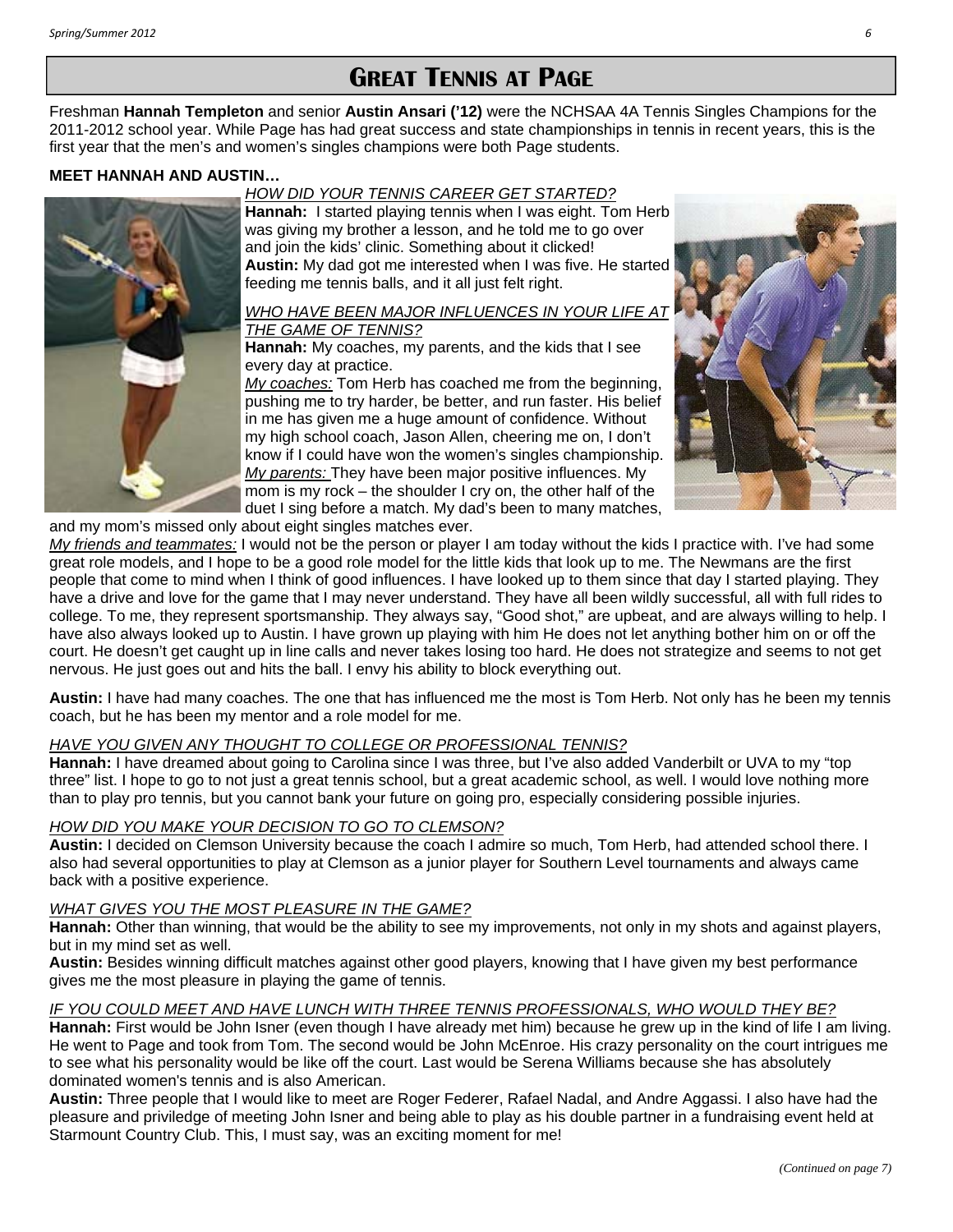#### *(Continued from page 6)*

*WHO IS YOUR FAVORITE PROFESSIONAL PLAYER?*

**Hannah:** My favorite professional tennis player is Rafael Nadal. The way he gets to every single ball and the physical shape he is in is truly amazing. I wish I had the patience that he does.

**Austin:** I admire Rodger Federer because of the way he always stays calm at all times during his match. He always has incredible shots with his forehand and backhand, and he has excellent footwork.

#### *TENNIS IS A HIGHLY INDIVIDUAL SPORT PLAYED AS A TEAM SPORT* IN HIGH SCHOOL AND *COLLEGE. HOW DO YOU HANDLE BEING AN INDIVIDUAL STAR IN A TEAM SETTING?*

**Hannah:** Being on a team was a real change for me. My team encouraged me on the court, and they definitely helped me adjust to life at Page. I was a bit hesitant when I realized I would be relying on them for the outcome of our match, but I soon realized that they did better than I could ever ask for. Without my teammates, I would not have gotten through some of the difficult things that I faced during the tennis season. Even though I may play more tennis than most of the girls on the team, I found myself looking to them more than they looked to me. It was also fun being able to cheer a teammate on to beat someone she had never beaten before and when she told me she could not have won with out my support, that really meant a lot.

**Austin:** How I handle being an individual star in a team setting is being supportive of all of my teammates, encouraging them to always do their best.

# **OTHER OUTSTANDING TENNIS ALUMNI**

#### **JOHN ISNER**

**T** 

Page alumnus **John Isner ('03)** is wowing all of us! With a #11 spot in the ATP rankings, he is #1 in the USA. He successfully defended his ATP Hall of Fame title in Rhode Island, winning 57 of 58 service games in the tournament.

John is one of the few ATP players who attended four years of college, graduating from Georgia in 2007. We will all be cheering John as he represents the United States in the Olympics in London. And we can proudly say, "He went to Page!"



#### **THE ARTHUR ASHE JR. AWARD FOR LEADERSHIP AND SPORTSMANSHIP – THE NEWMAN SISTERS**

Two Page alumni have been named the national winners of the *Intercollegiate Tennis Association Arthur Ashe Jr. Award for Leadership and Sportsmanship*. This is the highest award given in all divisions of collegiate tennis, an award recognizing success in tennis, volunteerism, and academic achievements. And these two recipients are sisters!



Page alumna **Caroline Newman ('08)** was named the 2012 winner of this prestigious award. Caroline graduated from the College of Charleston summa cum laude with a 4.0 GPA, majoring in psychology with a minor in neuroscience. She has assisted in an inner-city tennis program for children for the last three years and has traveled to Africa to assist in medical clinics in rural areas. While at Page, Caroline graduated in the top 1% of her class. She plans to go to medical school in the fall of 2013.

Two years earlier, in 2010, Page alumna **Catherine Newman ('06)** also won this esteemed award in her senior year at Vanderbilt. She graduated from Vanderbilt with a 3.89 GPA, with a major in Civil Engineering and a minor in math. While there, she amassed numerous athletic and academic awards.

Caroline and Catherine have two younger sisters who also excelled academically and athletically at Page, Christin ('09) and Claire ('12), both who are now at College of Charleston. Christin is on the tennis team, and Claire graduated from Page a semester early to join the soccer team. These four sisters, children of Sally and Chris Newman, continue to make us all proud. We are reminded that excellence in academics and athletics often go hand in hand!



*\*Greensboro Tennis Coach Tom Herb has coached all of these outstanding young people.*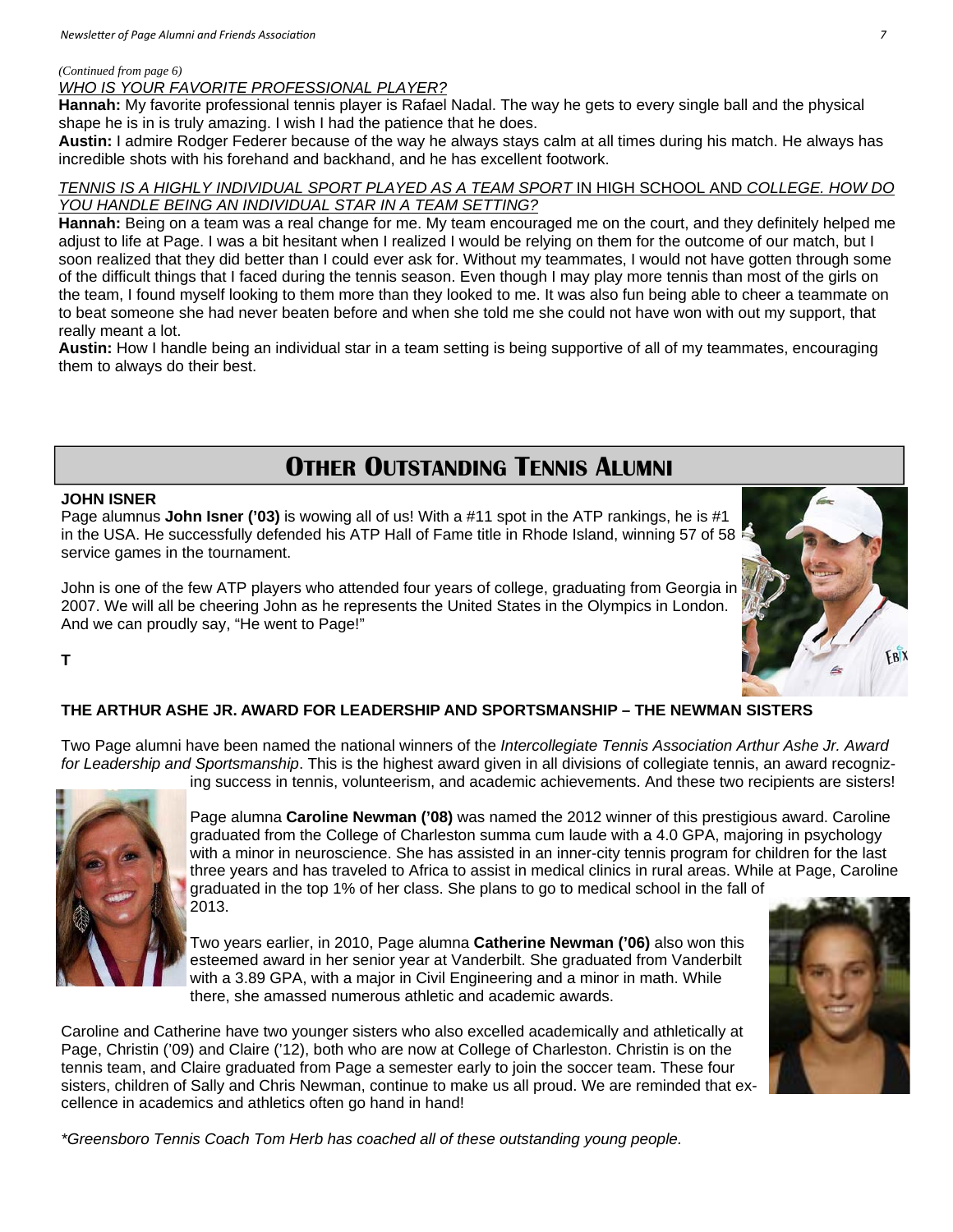# **PAGE AHTLETIC FACILITIES**

For years, the Page Athletic Booster Club has been a huge support for sports and student-athletes at Page. They've done fund-raising in order to take up the slack when school funds have been stretched to the limit, putting the money where it was most needed. But the reality was always there: the facilities were definitely sub-par.

So about seven years ago, they developed a design of what they thought Page *should* have. They wanted to "get it right" and not just keep applying Band-Aids. The Page Athletic Booster Club engineered and adopted a comprehensive Page Athletics Facilities Master Plan that had the practice, playing, concession, ticketing, dressing, and other types of facilities that a school the size of Page should have. They then started on the plan.

GCS cleared land and put up fencing. The ABC, Alumni and Friends, Page-Grimsley Golf Tournament, and community supporters gave close to \$100,000 (with about \$50,000 coming from the Alumni and Friends Association) for the first phase of the plan, which included the bathroom/ticketing/concessions building on the east side of the field.

Then a school bond was passed that included Page Athletics Facilities. So for the last year and a half, the following have been put into place, using the ABC master plan as a guide:

- 1. New floor in the Auxiliary gym
- 2. Lights at the Cone fields
- 3. Press box renovation
- 4. Main entrance renovation, including ticket booth
- 5. Visitor entrance renovation
- 6. Additional fencing at the Cone field
- 7. Softball scoreboard
- 8. Cone field scoreboard
- 9. New concession / restroom / locker room / baseball press box facility.

As a new scoreboard was not included in the bond, a new scoreboard was purchased by the ABC, with a little help from the PAFA, and installed in March. *Scoreboard space is being sold for sponsorship.\** The lower level of the old press box, which is the former concessions stand, is being redesigned by parents to be a full-time *Page Pirate Spirit Wear Store*.

We look forward to seeing you around the Page campus! Come see all that's new!!!

*\*Contact Brett Shulman at brett@ssbre.com for information out about sponsorships. Help Page while putting your company's name in front of thousands!*

### **FRIENDS OF THE PAGE AUDITORIUM**

As you know, during the last quarter of 2011, Friends of the Page Auditorium raised \$10,000 to fund a study and formulate a plan to renovate that aging fifty-year-old structure we know as the Page Auditorium. This was the first step in what will eventually morph into a capital campaign to completely revamp the aging structure, bringing it through five decades and finally into the  $21<sup>st</sup>$  century. The work on the comprehensive plan is complete and a report will be issued later this summer for public review.

Additionally, Page alum Nathan Duggins ('87) has agreed to compile the necessary papers and filings with the state for a new non-profit organization that will be known as "Friends of the Page Auditorium." While this will allow The Friends of the Page Auditorium to solicit funds and assure our donors their contributions will be tax-deductible, it will also allow us to function autonomously from the Page Alumni and Friends organization.

We owe a great deal of thanks to the Page Alumni and Friends Association for allowing us to raise the funds for the study through their organization, and we will continue to work closely with them as the project continues to move forward. *Friends of the Page Auditorium Committee* 

### **KNOW SOMETHING NEWSWORTHY?**

Page alumni are making headlines or making a difference all over the world. If you know of someone you think others would like to read about, please let us know at sgtysinger@triad.rr.com. It may even be you!

*We gladly accept gifts of stock or matching funds!* 

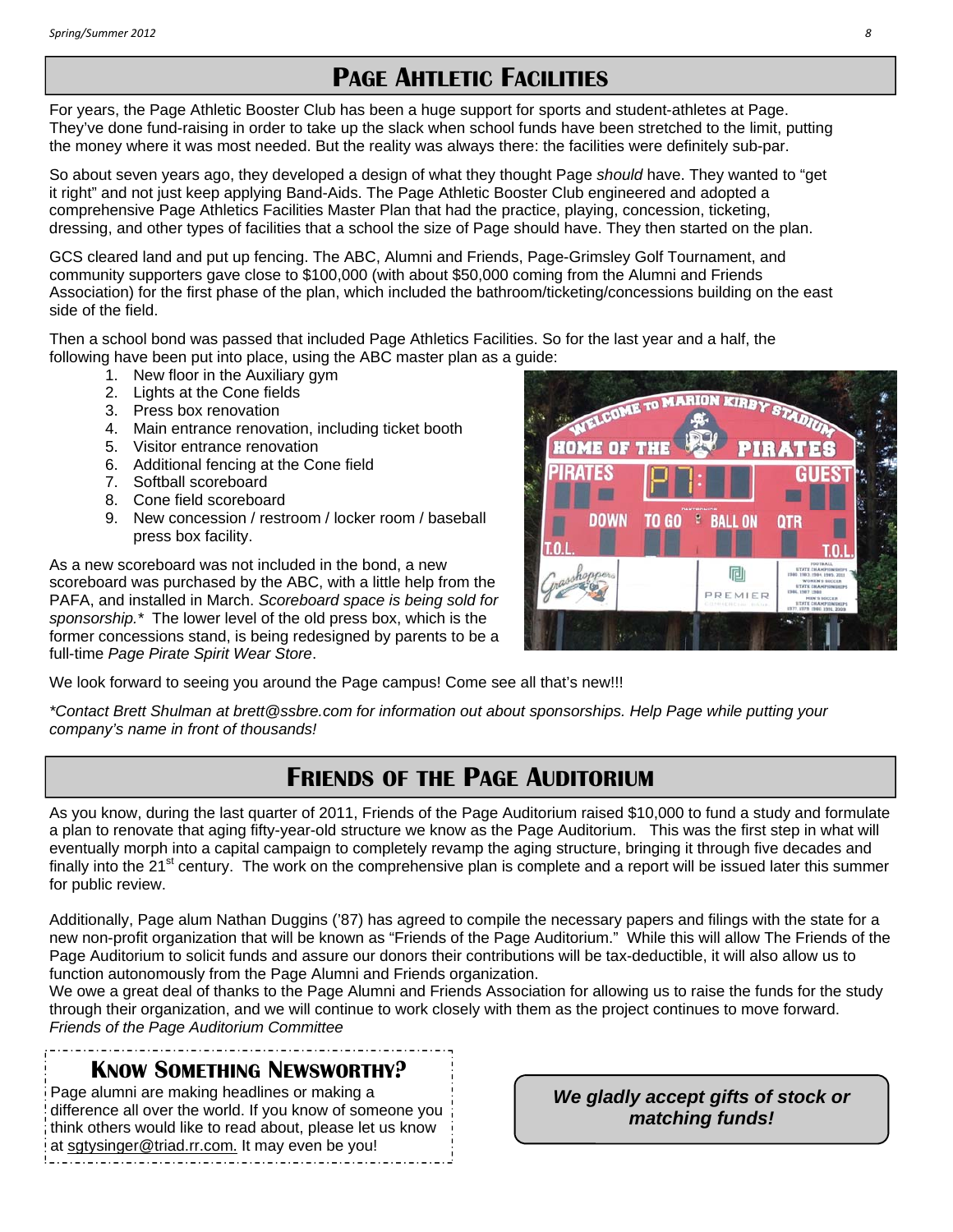### **REUNIONS**

**THE CLASS OF 1962** will celebrate its 50th Reunion October 5-7, 2012. Reunion headquarters will be the Marriott Downtown Greensboro Hotel. Returning class members will attend the Page vs. Smith football game on Friday evening, tour the school building Saturday morning followed by lunch at Ham's Lakeside Restaurant, and have a gala celebration dinner at the Marriott on Saturday evening. Further details and registration information are available at the reunion website www.page62.org.

**THE CLASS OF 1967** Page Class of 1967 will have its 45th reunion the weekend of September 22. If you did not receive an invitation, or for more information, please contact Kay Maddox, Reunion Coordinator, at kmaddox@sc.rr.com.

**THE PAGE CLASS OF 1972** will hold its 40th Reunion September 15, 2012. Contact pageclassof72@gmail.com or Robin Moore Stiles at 336-282-5279.

**THE CLASS OF 1977** is planning its 35th Reunion the weekend of September 28 and 29. Please contact Lynn Henson at leonheon@yahoo.com or go to the web site at PageClassof1977@groups.facebook.com.

**THE PAGE CLASS OF 1982** will celebrate its 30th Reunion September 28-30, 2012. Contact Facebook/Walter Hines Page Class of 1982 group page; OR email PHSclassof82@yahoo.com; OR call Sandy Douglas Hines at 336-378-1721 (h) or 336-609-0798(c).

**THE PAGE CLASS OF 1987** is planning its 25th Reunion for the fall of 2012. Visit www.pagehighschool1978.com for more information.

**THE PAGE CLASS OF 1992** is planning its 20th Reunion for September 28-29, 2012. Contact Billie Pope at pagehigh1992@gmail.com or on Facebook @ Page Class of 1992.

**THE PAGE CLASS OF 2002** is planning its 10th Reunion for September 28-29, 2012. Contact Meredith Bersch McDaniel at pageclassof2002@gmail.com, or check the Facebook page at http://www.facebook.com/ groups/160658660709715/?ref=ts.

# **ZACK OSBORNE...THE HALL OF FAME**



Former Page Soccer and Cross Country Coach, **Zack Osborne**, will be inducted into the Guilford County Sports Hall of Fame Monday, September 17, at the Greensboro Coliseum. He was inducted into the NC Soccer Hall of Fame in 2003.

**Zack Osborne** founded both the men's (1974) and women's (1980) soccer programs at Page High School. His men's

teams won 410 games and four state championships ('77, '79, '80, and '91). The women's teams won three state championships ('86, '87, and '88) and were runners-up twice. Osborne coached more than 1,000 games and won more than 800 of them.

# **NEXT YEAR'S REUNIONS**

Please contact me at sgtysinger@triad.rr.com if you know of any class reunions in the works for next fall. Technically, the class president normally initiates this, but it doesn't always work this way. Probable ones would be the classes of 1963, 1967, 1973, 1978, 1983, 1988, 1993, and 2003. But reunions can happen any time!

#### IN MEMORY OF

**H.N. Gwyn ('62)** in memory of **David Martin (Chuck) Gwyn ('61)** 

**Lee Bettis ('63)** in memory of **Steve King ('63)** 

**Charles F. Crews, III "Chuck ('64)** in memory of **Jim "Squirrel" Garrison ('63)** 

**Arnold "Chipper" Nuckles** in memory of **Star, a beloved pet** 

**Wheeler Anderson ('66)** in memory of **Jackie Crutchfield ('68)** 

**Carolyn Throckmorton Green ('66)** in memory of her sister, **Joan Throckmorton Setzer ('65)** 

**Ben Goslen ('76)** in loving memory of **Bob Neese ('76)** 

**Christy and Karl ('78) Anderson** in memory of **Roger Lane ('78)** 

**Judy Madeline Strouth Calland** in memory of **Coach John Morris** 

**Martha and Eric Hoekstra** in memory of **Commander Marion (Gus) Willhauck** 

**Nancy and Charlie Reid** in memory of **Corinne Stickley Buckalew ('84)** 

IN HONOR OF

**Anonymous** in honor of former teacher **Sarah Jobe Sidberry** 

#### **DEATHS**

**Eddie Herndon ('69)** died December 22, 2011.

**Matthew Marshburn ('87)** died September 12, 2011.

**Please let us know about the death of anyone in the Page family.**

The event begins on September 17 at 5:30 with a social, followed by dinner at 6:30. Tickets are \$60 each, or a sponsoring table of ten is \$750. Contact information is dbradford@greensborosports.org or 336-378-4499. One interesting note is that Herk Degraw, former Grimsley soccer coach, will be inducted in the same class. While these two coaches and their players were longtime rivals on the field, there are many friendships that were made off the field!

We look forward to former players coming out to honor one of our own!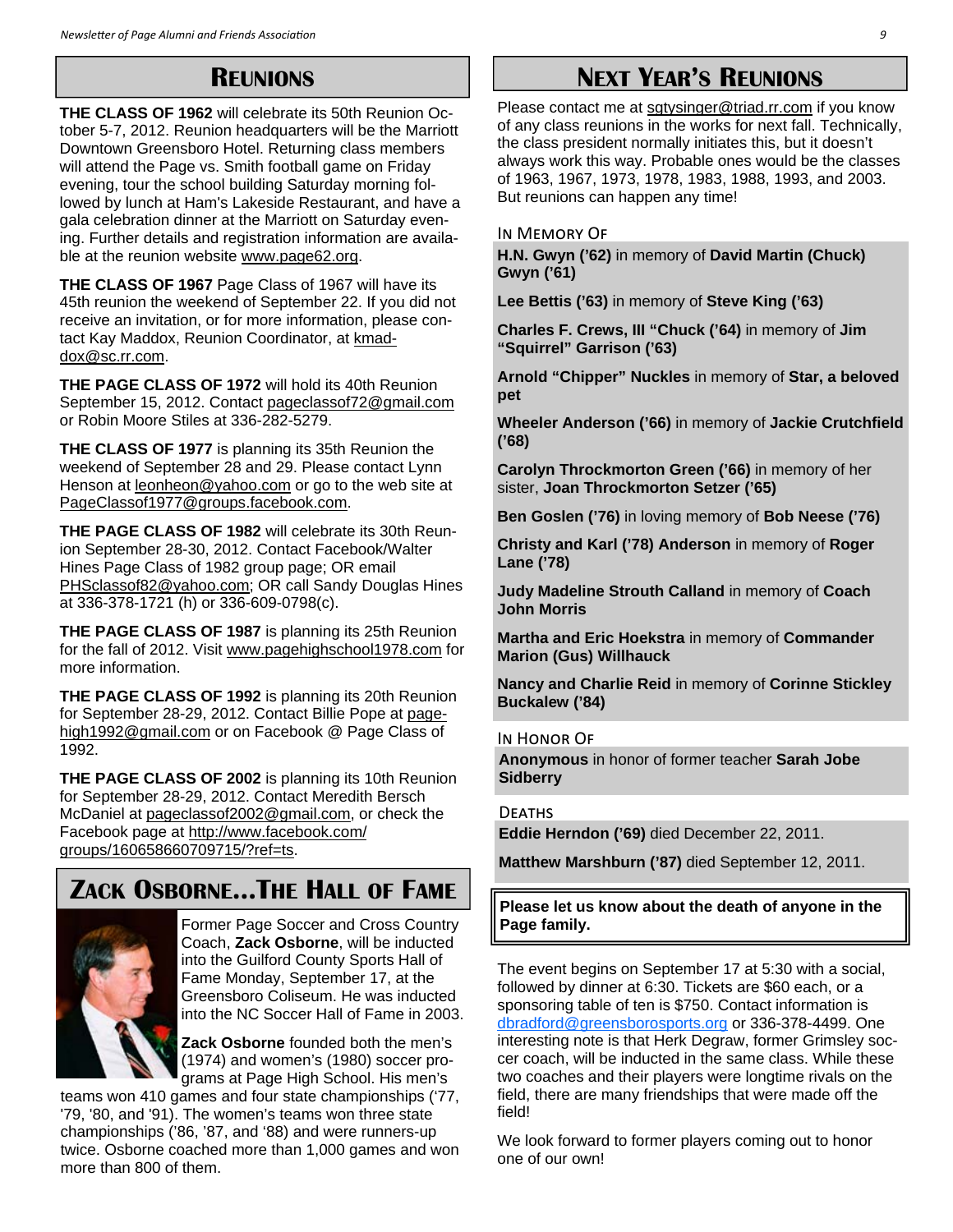### **A&F MEMBERS FOR THE PAST YEAR - JULY 1, 2010-JUNE 30, 2011**

| <b>Name</b>                          |                                 | Name at Grad.                    | Year         | Giving level          |
|--------------------------------------|---------------------------------|----------------------------------|--------------|-----------------------|
| Walter Thomas                        | <b>Brown</b>                    | <b>Brown</b>                     | 1959         | Basic                 |
| Eddie                                | Mitchell                        | Mitchell                         | 1959         | Anchor                |
| Joe                                  | Williams                        | Williams                         | 1960         | Anchor                |
| Sara                                 | <b>Bissette</b>                 | Oliver                           | 1961         | Pirate Club           |
| Bill                                 | Bookout                         | Bookout                          | 1961<br>1961 | Anchor<br>Anchor      |
| Joe<br>Donald B.                     | <b>Brantly</b><br><b>Brooks</b> | <b>Brantley</b><br><b>Brooks</b> |              | Anchor                |
| Camilla* & Michael*                  | Hendrix                         | Moore                            | 1961<br>1961 | Pirate Club           |
| Fred                                 | Moore                           | Moore                            | 1961         | Basic                 |
| Madeleine                            | Nash                            | Berry                            | 1961         | Basic                 |
| Donald F.                            | Orr                             | Orr                              | 1961         | Anchor                |
| Sue                                  | Rabon                           | Terrell                          | 1961         | Pirate Club           |
| Sarah                                | Safrit                          | Wood                             | 1961         | Anchor                |
| Chuck                                | Scott                           | Scott                            | 1961         | Pirate Club           |
| James O.                             | Wiles                           | Wiles                            | 1961         | Pirate Club           |
| Brenda                               | Williams                        | Thomason                         | 1961         | Anchor                |
| William "Bill"                       | Bedford                         | Bedford                          | 1962         | Basic                 |
| Pam                                  | Bookout                         | Caldwell                         | 1962         | Anchor                |
| Mary Alyce                           | Groman                          | Watson                           | 1962         | Pirate Club           |
| H.N.                                 | Gwyn                            | Gwyn                             | 1962         | Pirate Club           |
| Neal B.                              | Harrell                         | Harrell                          | 1962         | Pirate Club           |
| Richard                              | King                            | King                             | 1962         | Pirate Club           |
| Carole & Steve*                      | Loflin                          | Loflin                           | 1962         | Anchor                |
| Carole & Buck*                       | Pearce                          | Pearce                           | 1962         | Anchor                |
| Lee                                  | <b>Bettis</b>                   | <b>Bettis</b>                    | 1963         | Pirate Club           |
| Pamela                               | <b>Bunton</b>                   | Dalton                           | 1963         | Pirate Club           |
| Harry                                | Clendenin                       | Clendenin                        | 1963         | Anchor                |
| Becky & Jim*                         | Compton                         | Compton                          | 1963         | Anchor                |
| Wilson                               | <b>Elkins</b>                   | <b>Elkins</b>                    | 1963         | Pirate Club           |
| Pam & Bob*                           | Gaynor                          | Gaynor                           | 1963         | Anchor                |
| Mary L.                              | Glascock                        | Glascock                         | 1963         | Anchor                |
| Mike                                 | Henry                           | Henry                            | 1963         | Anchor                |
| Tom                                  | Hunter                          | Hunter                           | 1963         | Basic                 |
| Barbara                              | Kazazas                         | Kazazas                          | 1963         | Anchor                |
| Jane                                 | Scott                           | Davenport                        | 1963         | Pirate Club           |
| Doug                                 | Stack                           | Stack                            | 1963         | Anchor                |
| Roe                                  | Wiles                           | Pearce                           | 1963         | Pirate Club           |
| Mary Anne                            | Costello                        | Costello                         | 1964         | Anchor                |
| Charles "Chuck"                      | Crews                           | Crews                            | 1964         | Pirate Club           |
| Barbara                              | Curtis                          | Hoffman                          | 1964         | Anchor                |
| Thomas F.                            | Fields                          | Fields                           | 1964         | Anchor                |
| Hunter                               | Galloway                        | Galloway                         | 1964         | <b>Basic</b>          |
| Miles J.<br>Arnold "Chipper" H., Jr. | McCormick<br>Nuckles            | McCormick<br><b>Nuckles</b>      | 1964<br>1964 | Pirate Club<br>Anchor |
| Mary                                 | Sasaki                          | Carroll                          | 1964         | Pirate Club           |
| Laura & Terry*                       | Skinner                         | Skinner                          | 1964         | Pirate Club           |
| Betty                                | Westerholm                      | Oldham                           | 1964         | Anchor                |
| Stephen                              | Forrest                         | Forrest                          | 1965         | Anchor                |
| Jimmy Lee                            | Gwyn                            | Gwyn                             | 1965         | Pirate Club           |
| Wheeler                              | Anderson                        | Anderson                         | 1966         | Anchor                |
| Myra                                 | Atkins                          | Comer                            | 1966         | Pirate Club           |
| Sandia "Sandi"                       | <b>Banner</b>                   | Moore                            | 1966         | Pirate Club           |
| Angela                               | Berry                           | Hoffler                          | 1966         | Pirate Club           |
| Anne                                 | Daffron                         | Cole                             | 1966         | Anchor                |
| Claire                               | Davis                           | Brown                            | 1966         | Pirate Treasure       |
| George E.                            | Elam                            | Elam                             | 1966         | Pirate Club           |
| Carolyn                              | Greene                          | Throckmorton                     | 1966         | Pirate Club           |
| Emily                                | Gross                           | Sharpe                           | 1966         | Basic                 |
| Linda                                | Haigh                           | <b>Boswell</b>                   | 1966         | Pirate Club           |
| Bettie* & Rick                       | Lambeth                         | Altvater                         | 1966         | Pirate Club           |
| Lynnie                               | Mitchell                        | <b>Hicks</b>                     | 1966         | Pirate Club           |
| Susan                                | Nisbet                          | Schenk                           | 1966         | Basic                 |
| Sue* & Vick*                         | Phillips                        | Edwards                          | 1966         | Anchor                |
| Rick                                 | Remmey                          | Remmey                           | 1966         | Anchor                |
| Meriwether Burruss                   | Rhodes                          | Rhodes                           | 1966         | Pirate Club           |
| Larry Blake                          | Roland                          | Roland                           | 1966         | Anchor                |
| Anne                                 | Thomas                          | Perkerson                        | 1966         | Pirate Club           |
| Monica                               | Vaughan                         | Slate                            | 1966         | Anchor                |
| Rebecca                              | Wilson                          | Shelton                          | 1966         | Basic                 |
| Vickie                               | Wooten                          | Von Cannon                       | 1966         | Pirate Club           |
| Vickie                               | Wooten                          | VonCannon                        | 1966         | Pirate Club           |
| Doug                                 | Berry                           | Berry                            | 1967         | Pirate Club           |
| Beth                                 | Bramhall                        | Godwin                           | 1967         | Basic                 |
| Judy Madeline                        | Calland                         | Strouth                          | 1967         | Anchor                |
| Judy Madeline                        | Calland                         | Strouth                          | 1967         | Anchor                |
| Wayland                              | Cooke                           | Cooke                            | 1967         | Anchor                |
| Nick B.                              | Eanes                           | Eanes                            | 1967         | Pirate Club           |
| Alison                               | Groene                          | Adkins                           | 1967         | Anchor                |
| Patricia (Trish)                     | Litchfield                      | Little                           | 1967         | Basic                 |
| Carol* & Jim                         | Long                            | Myrick<br>Moore                  | 1967         | Anchor                |
| Gary<br>John T.                      | Moore                           | Stanley                          | 1967         | Pirate Club<br>Basic  |
| Louise                               | Stanley<br>Britt                | Denny                            | 1967<br>1968 | Pirate Club           |
| Cindy                                | Butner                          | Seaberg                          | 1968         | Basic                 |
| Sharon                               | Morgan                          | Trull                            | 1968         | Anchor                |
| Richard                              | Neal                            | Neal                             | 1968         | Anchor                |
| Pete                                 | Pearce                          | Pearce                           | 1968         | Anchor                |

| ٠<br>٠<br>Brown            | uau.<br><b>Brown</b>     | ٠<br>1959    |
|----------------------------|--------------------------|--------------|
| Mitchell                   | Mitchell                 | 1959         |
| Williams                   | Williams                 | 1960         |
| <b>Bissette</b><br>Bookout | Oliver<br><b>Bookout</b> | 1961<br>1961 |
| <b>Brantly</b>             | <b>Brantley</b>          | 1961         |
| <b>Brooks</b>              | <b>Brooks</b>            | 1961         |
| Hendrix                    | Moore                    | 1961         |
| Moore                      | Moore                    | 1961         |
| Nash                       | Berry                    | 1961         |
| Orr<br>Rabon               | Orr<br>Terrell           | 1961<br>1961 |
| Safrit                     | Wood                     | 1961         |
| Scott                      | Scott                    | 1961         |
| Wiles                      | Wiles                    | 1961         |
| Williams                   | Thomason                 | 1961         |
| Bedford                    | Bedford                  | 1962         |
| Bookout                    | Caldwell                 | 1962<br>1962 |
| Groman<br>Gwyn             | Watson<br>Gwyn           | 1962         |
| Harrell                    | Harrell                  | 1962         |
| King                       | King                     | 1962         |
| Loflin                     | Loflin                   | 1962         |
| Pearce                     | Pearce                   | 1962         |
| Bettis                     | Bettis<br>Dalton         | 1963         |
| <b>Bunton</b><br>Clendenin | Clendenin                | 1963<br>1963 |
| Compton                    | Compton                  | 1963         |
| <b>Elkins</b>              | <b>Elkins</b>            | 1963         |
| Gaynor                     | Gaynor                   | 1963         |
| Glascock                   | Glascock                 | 1963         |
| Henry                      | Henry                    | 1963         |
| Hunter<br>Kazazas          | Hunter<br>Kazazas        | 1963<br>1963 |
| Scott                      | Davenport                | 1963         |
| Stack                      | <b>Stack</b>             | 1963         |
| Wiles                      | Pearce                   | 1963         |
| Costello                   | Costello                 | 1964         |
| Crews                      | Crews                    | 1964<br>1964 |
| Curtis<br>Fields           | Hoffman<br>Fields        | 1964         |
| Galloway                   | Galloway                 | 1964         |
| McCormick                  | McCormick                | 1964         |
| Nuckles                    | Nuckles                  | 1964         |
| Sasaki                     | Carroll                  | 1964         |
| Skinner                    | Skinner                  | 1964<br>1964 |
| Westerholm<br>Forrest      | Oldham<br>Forrest        | 1965         |
| Gwyn                       | Gwyn                     | 1965         |
| Anderson                   | Anderson                 | 1966         |
| Atkins                     | Comer                    | 1966         |
| Banner                     | Moore                    | 1966         |
| Berry<br>Daffron           | Hoffler                  | 1966<br>1966 |
| Davis                      | Cole<br><b>Brown</b>     | 1966         |
| Elam                       | Elam                     | 1966         |
| Greene                     | Throckmorton             | 1966         |
| Gross                      | Sharpe                   | 1966         |
| Haigh                      | Boswell                  | 1966         |
| Lambeth<br>Mitchell        | Altvater<br><b>Hicks</b> | 1966<br>1966 |
| Nisbet                     | Schenk                   | 1966         |
| Phillips                   | Edwards                  | 1966         |
| Remmey                     | Remmey                   | 1966         |
| Rhodes                     | Rhodes                   | 1966         |
| Roland                     | Roland                   | 1966         |
| Thomas<br>Vaughan          | Perkerson<br>Slate       | 1966<br>1966 |
| Wilson                     | Shelton                  | 1966         |
| Wooten                     | Von Cannon               | 1966         |
| Wooten                     | VonCannon                | 1966         |
| Berry                      | Berry                    | 1967         |
| Bramhall                   | Godwin<br>Strouth        | 1967<br>1967 |
| Calland<br>Calland         | Strouth                  | 1967         |
| Cooke                      | Cooke                    | 1967         |
| Eanes                      | Eanes                    | 1967         |
| Groene                     | Adkins                   | 1967         |
| Litchfield                 | Little                   | 1967         |
| Long<br>Moore              | Myrick<br>Moore          | 1967<br>1967 |
| Stanley                    | Stanley                  | 1967         |
| Britt                      | Denny                    | 1968         |
| <b>Butner</b>              | Seaberg                  | 1968         |
| Morgan                     | Trull                    | 1968         |
| Neal                       | Neal                     | 1968<br>1968 |
| Pearce                     | Pearce                   |              |

| <b>Giving level</b><br>Basic |   |  |             |  |
|------------------------------|---|--|-------------|--|
| Anchor                       |   |  |             |  |
| Anchor                       |   |  |             |  |
| Pirate Club                  |   |  |             |  |
| Anchor                       |   |  |             |  |
| Anchor                       |   |  |             |  |
| Anchor<br><b>Pirate Club</b> |   |  |             |  |
| <b>Basic</b>                 |   |  |             |  |
| Basic                        |   |  |             |  |
| Anchor                       |   |  |             |  |
| Pirate Club                  |   |  |             |  |
| Anchor                       |   |  |             |  |
| Pirate Club<br>Pirate Club   |   |  |             |  |
| Anchor                       |   |  |             |  |
| Basic                        |   |  |             |  |
| Anchor                       |   |  |             |  |
| Pirate Club                  |   |  |             |  |
| Pirate Club                  |   |  |             |  |
| Pirate Club<br>Pirate Club   |   |  |             |  |
| Anchor                       |   |  |             |  |
| Anchor                       |   |  |             |  |
| Pirate Club                  |   |  |             |  |
| Pirate Club                  |   |  |             |  |
| Anchor                       |   |  |             |  |
| Anchor<br>Pirate Club        |   |  |             |  |
| Anchor                       |   |  |             |  |
| Anchor                       |   |  |             |  |
| Anchor                       |   |  |             |  |
| Basic                        |   |  |             |  |
| Anchor                       |   |  |             |  |
| Pirate Club                  |   |  |             |  |
| Anchor<br><b>Pirate Club</b> |   |  |             |  |
| Anchor                       |   |  |             |  |
| Pirate Club                  |   |  |             |  |
| Anchor                       |   |  |             |  |
| Anchor                       |   |  |             |  |
| Basic                        |   |  |             |  |
| <b>Pirate Club</b><br>Anchor |   |  |             |  |
| Pirate Club                  |   |  |             |  |
| Pirate Club                  |   |  |             |  |
| Anchor                       |   |  |             |  |
| Anchor                       |   |  |             |  |
| Pirate Club<br>Anchor        |   |  |             |  |
| Pirate Club                  |   |  |             |  |
|                              |   |  |             |  |
| Pirate Club<br>Pirate Club   |   |  |             |  |
| Anchor<br>Pirate Treasu      |   |  |             |  |
|                              |   |  |             |  |
| Pirate Club                  |   |  | Pirate Club |  |
| Basic                        |   |  |             |  |
| <b>Pirate Club</b>           |   |  |             |  |
| Pirate Club                  |   |  |             |  |
| Pirate Club                  |   |  |             |  |
| Basic                        |   |  |             |  |
| Anchor<br>Anchor             |   |  |             |  |
| Pirate Club                  |   |  |             |  |
| Anchor                       |   |  |             |  |
| Pirate Club                  |   |  |             |  |
| Anchor                       |   |  |             |  |
| Basic<br>Pirate Club         |   |  |             |  |
| .<br>Pirate Club             |   |  |             |  |
| Pirate Club                  |   |  |             |  |
| Basic                        |   |  |             |  |
| Anchor                       |   |  |             |  |
| Anchor                       |   |  |             |  |
| Anchor<br>Pirate Club        |   |  |             |  |
| Anchor                       |   |  |             |  |
| Basic                        |   |  |             |  |
| Anchor                       |   |  |             |  |
| Pirate Club                  |   |  |             |  |
| Basic                        |   |  |             |  |
| <b>Pirate Club</b><br>Basic  |   |  |             |  |
| Anchor                       |   |  |             |  |
| Anchor                       |   |  |             |  |
| Λ.                           | J |  |             |  |

| Name                                |
|-------------------------------------|
| Rachel                              |
| David M.                            |
| <b>Everett "Rett"</b>               |
| Cathy<br>Doug                       |
| Alex                                |
| Tom, Jr. "Tee"                      |
| William H. "Billy"                  |
| Hank<br>Donald                      |
| Katherine                           |
| Marilyn & Charles*                  |
| Bob                                 |
| Paula<br>Sarah                      |
| Joyce                               |
| Kathryn                             |
| Douglas                             |
| Paul<br>Jill                        |
| Dennis "Buddy"                      |
| Susan                               |
| Thomas F.                           |
| <b>Catherine</b><br>C<br>Charles A. |
| Janet                               |
| Michael                             |
| <b>Milton Larry</b>                 |
| Carter<br>David                     |
| Jeff                                |
| Sheila* & Wesley                    |
| Garson Lee, Jr.                     |
| Ted<br>William R. (Richard)         |
| Valeri                              |
| Darylene                            |
| Fred                                |
| Ben<br>David III                    |
| Suzanne                             |
| Anne & Jimmy'                       |
| Cathy* & Bob                        |
| Dennis<br>Lynn                      |
| Christy & Karl*                     |
| Dean                                |
| David                               |
| Matt<br>Ellen                       |
| Debbie                              |
| Al                                  |
| Amy & Andrew'                       |
| Revardale* & Charle<br>Matthew      |
| William                             |
| Carole                              |
| Dan                                 |
| Leesa<br>Sandra                     |
| Charles                             |
| Michael                             |
| Lindsay                             |
| Edward<br>Frank                     |
| Ken                                 |
| Jeanette                            |
| Stephen<br>Tammy                    |
| Laura                               |
| Tim                                 |
| Scott                               |
| Debbie<br>Daniel C.                 |
| Ashley                              |
| David                               |
| Jennifer                            |
| Andrew<br>Key                       |
| Kelley                              |
| Corey                               |
| Kelly & Brian*                      |
| Charles<br>Jonathan                 |
| Nathan                              |
| Suzanne                             |

|                                                        | N |
|--------------------------------------------------------|---|
|                                                        |   |
| <b>Strauss</b>                                         |   |
| <i>N</i> orth<br>Saslow                                |   |
| <sub>Jasiow</sub><br>Bowerman                          |   |
|                                                        |   |
| <sup>DOMER</sup><br>Copeland<br>Franklin<br>Hall       |   |
|                                                        |   |
| Mitchell                                               |   |
|                                                        |   |
| Veedle<br>Strouth                                      |   |
| -<br>Allen                                             |   |
|                                                        |   |
| Bottomley<br>Efird<br>Jay                              |   |
|                                                        |   |
| Jones                                                  |   |
| <ent< td=""><td></td></ent<>                           |   |
| _ochra                                                 |   |
| -------<br>Michel<br>Dkena<br>Pegram                   |   |
|                                                        |   |
|                                                        |   |
| Rankin                                                 |   |
| المسين<br>Vallance<br>Silberg<br>ناء                   |   |
|                                                        |   |
|                                                        |   |
| _iles<br>Murphy                                        |   |
|                                                        |   |
| Petty                                                  |   |
|                                                        |   |
| Stanfield<br>Davenport<br>Hooper<br>Knight             |   |
|                                                        |   |
| Price                                                  |   |
| Rice                                                   |   |
| Froenberger                                            |   |
| Nhite                                                  |   |
|                                                        |   |
| <br>Froenberger<br>Hecht<br>Carlson<br>Goslen          |   |
|                                                        |   |
|                                                        |   |
| White                                                  |   |
| Addington                                              |   |
| adirigion<br>Chamblee                                  |   |
|                                                        |   |
| -ovejoy<br>Plyler<br>Rich                              |   |
|                                                        |   |
| Anderson                                               |   |
| Little<br>Robinson                                     |   |
|                                                        |   |
| Bond<br>Nesbit                                         |   |
|                                                        |   |
| √an Fleet                                              |   |
| rammeet<br>Garvey<br>Grolnick<br>Middleton             |   |
|                                                        |   |
|                                                        |   |
| Regan                                                  |   |
| Negan<br>Matson<br>Garvey<br>Singer<br>Clardy<br>Piper |   |
|                                                        |   |
|                                                        |   |
|                                                        |   |
|                                                        |   |
|                                                        |   |
|                                                        |   |
|                                                        |   |
| Bateman<br>Carlson<br>Dancausse<br>Hall                |   |
| <b>Benson</b>                                          |   |
| <b>Billings</b>                                        |   |
|                                                        |   |
| -<br>mington<br>Dixon<br>Doerre<br>Roberts             |   |
|                                                        |   |
|                                                        |   |
| Sternberg                                              |   |
| <b>Nest</b>                                            |   |
| Craft<br>Simpson                                       |   |
|                                                        |   |
| Taylor                                                 |   |
| <b>Barham</b>                                          |   |
| -<br>Belfi<br>Compton                                  |   |
|                                                        |   |
| Michie                                                 |   |
| <sup>2</sup> ysher                                     |   |
| <b>Rightsell</b>                                       |   |
| Nright                                                 |   |
| might<br>Baynes<br>Duggins<br>Phillips                 |   |
|                                                        |   |
|                                                        |   |

|                                  |                                   | Name at Grad. Year           |              |                                  |                                        |                           | Name at Grad.            |              |                                   |
|----------------------------------|-----------------------------------|------------------------------|--------------|----------------------------------|----------------------------------------|---------------------------|--------------------------|--------------|-----------------------------------|
| <b>Name</b><br>Nalter Thomas     | Brown                             | Brown                        | 1959         | <b>Giving level</b><br>Basic     | Name                                   |                           |                          | Year         | <b>Giving level</b>               |
| Eddie                            | Mitchell                          | Mitchell                     | 1959         | Anchor                           | Rachel                                 | <b>Strauss</b>            | Bernstein                | 1968         | Basic                             |
| Joe                              | Williams                          | Williams                     | 1960         | Anchor                           | David M.                               | Worth                     | Worth                    | 1968         | Anchor                            |
| Sara                             | <b>Bissette</b><br><b>Bookout</b> | Oliver<br><b>Bookout</b>     | 1961         | Pirate Club<br>Anchor            | Everett "Rett"                         | Saslow<br>Bowerman        | Saslow                   | 1969<br>1970 | Pirate Club<br>Anchor             |
| Bill<br>Joe                      | <b>Brantly</b>                    | <b>Brantley</b>              | 1961<br>1961 | Anchor                           | Cathy<br>Doug                          | Copeland                  | Rogers<br>Copeland       | 1970         | Anchor                            |
| Donald B.                        | <b>Brooks</b>                     | <b>Brooks</b>                | 1961         | Anchor                           | Alex                                   | Franklin                  | Franklin                 | 1970         | Pirate Club                       |
| Camilla* & Michael*              | Hendrix                           | Moore                        | 1961         | Pirate Club                      | Tom, Jr. "Tee"                         | Hall                      | Hall                     | 1970         | <b>Pirate Club</b>                |
| Fred                             | Moore                             | Moore                        | 1961         | Basic                            | William H. "Billy"                     | Mitchell                  | Mitchell                 | 1970         | Anchor                            |
| Madeleine<br>Donald F.           | Nash<br>Orr                       | Berry<br>Orr                 | 1961<br>1961 | <b>Basic</b><br>Anchor           | Hank<br>Donald                         | Needle<br>Strouth         | Needle<br>Strouth        | 1970<br>1970 | Basic<br>Pirate Club              |
| Sue                              | Rabon                             | Terrell                      | 1961         | Pirate Club                      | Katherine                              | Allen                     | Allen                    | 1971         | Basic                             |
| Sarah                            | Safrit                            | Wood                         | 1961         | Anchor                           | Marilyn & Charles*                     | <b>Bottomley</b>          | Bottomley                | 1971         | Anchor                            |
| Chuck                            | Scott                             | Scott                        | 1961         | <b>Pirate Club</b>               | <b>Bob</b>                             | Efird                     | Efird                    | 1971         | Pirate Club                       |
| James O.                         | Wiles                             | Wiles                        | 1961         | <b>Pirate Club</b>               | Paula                                  | Jay                       | Compton                  | 1971         | Anchor                            |
| 3renda<br>/Villiam "Bill"        | Williams<br>Bedford               | Thomason<br>Bedford          | 1961<br>1962 | Anchor<br><b>Basic</b>           | Sarah<br>Joyce                         | Jones<br>Kent             | Jones<br><b>Barbee</b>   | 1971<br>1971 | Basic<br><b>Basic</b>             |
| Pam                              | <b>Bookout</b>                    | Caldwell                     | 1962         | Anchor                           | Kathryn                                | Lochra                    | Lochra                   | 1971         | Pirate Club                       |
| Mary Alyce                       | Groman                            | Watson                       | 1962         | Pirate Club                      | Douglas                                | Michel                    | Michel                   | 1971         | Pirate Club                       |
| 1.N.                             | Gwyn                              | Gwyn                         | 1962         | Pirate Club                      | Paul                                   | Okena                     | Okena                    | 1971         | Anchor                            |
| Neal B.                          | Harrell                           | Harrell                      | 1962         | Pirate Club                      | Jill                                   | Pegram                    | Williams                 | 1971         | Pirate Club                       |
| Richard<br>Carole & Steve*       | King<br>Loflin                    | King<br>Loflin               | 1962<br>1962 | Pirate Club<br>Anchor            | Dennis "Buddy"<br>Susan                | Rankin<br>Vallance        | Rankin<br>Webster        | 1971<br>1971 | <b>Basic</b><br>Pirate Club       |
| Carole & Buck*                   | Pearce                            | Pearce                       | 1962         | Anchor                           | Thomas F.                              | Cochran                   | Cochran                  | 1972         | Pirate Club                       |
| _ee                              | <b>Bettis</b>                     | <b>Bettis</b>                | 1963         | Pirate Club                      | Catherine                              | Gilberg                   | Caudle                   | 1972         | Basic                             |
| Pamela                           | <b>Bunton</b>                     | Dalton                       | 1963         | Pirate Club                      | Charles A.                             | Liles                     | Liles                    | 1972         | Pirate Club                       |
| Harry                            | Clendenin                         | Clendenin                    | 1963         | Anchor                           | Janet                                  | Murphy                    | Murphy                   | 1972         | <b>Buccaneer</b>                  |
| Becky & Jim*                     | Compton                           | Compton                      | 1963         | Anchor                           | Michael                                | Petty                     | Petty<br>Stanfield       | 1972         | Anchor                            |
| Nilson<br><sup>2</sup> am & Bob* | Elkins<br>Gaynor                  | Elkins<br>Gaynor             | 1963<br>1963 | <b>Pirate Club</b><br>Anchor     | <b>Milton Larry</b><br>Carter          | Stanfield<br>Davenport    | Davenport                | 1972<br>1973 | Pirate Club<br>Anchor             |
| Mary L.                          | Glascock                          | Glascock                     | 1963         | Anchor                           | David                                  | Hooper                    | Hooper                   | 1973         | Pirate Club                       |
| Mike                             | Henry                             | Henry                        | 1963         | Anchor                           | Jeff                                   | Knight                    | Knight                   | 1973         | Basic                             |
| Гоm                              | Hunter                            | Hunter                       | 1963         | Basic                            | Sheila* & Wesley                       | Price                     | Cothren                  | 1973         | Anchor                            |
| <b>Barbara</b>                   | Kazazas                           | Kazazas                      | 1963         | Anchor                           | Garson Lee, Jr.                        | Rice                      | Rice                     | 1973         | Anchor                            |
| Jane<br>Doug                     | Scott<br><b>Stack</b>             | Davenport<br><b>Stack</b>    | 1963<br>1963 | <b>Pirate Club</b><br>Anchor     | Ted<br>William R. (Richard)            | Froenberger<br>White      | Froneberger<br>White     | 1974<br>1974 | Pirate Club<br><b>Pirate Club</b> |
| Roe                              | Wiles                             | Pearce                       | 1963         | Pirate Club                      | Valeri                                 | Froenberger               | Gordon                   | 1975         | <b>Pirate Club</b>                |
| Mary Anne                        | Costello                          | Costello                     | 1964         | Anchor                           | Darylene                               | Hecht                     | Cothren                  | 1975         | <b>Pirate Club</b>                |
| Charles "Chuck"                  | Crews                             | Crews                        | 1964         | <b>Pirate Club</b>               | Fred                                   | Carlson                   | Carlson                  | 1976         | Anchor                            |
| Barbara                          | Curtis                            | Hoffman                      | 1964         | Anchor                           | Ben                                    | Goslen                    | Goslen                   | 1976         | Anchor                            |
| Thomas F.                        | Fields                            | Fields                       | 1964         | Anchor                           | David III                              | White                     | White                    | 1976         | Pirate Club                       |
| Hunter<br>Viles J.               | Galloway<br><b>McCormick</b>      | Galloway<br><b>McCormick</b> | 1964<br>1964 | <b>Basic</b><br>Pirate Club      | Suzanne<br>Anne & Jimmy*               | Addington<br>Chamblee     | Zabel<br>Chamblee        | 1977<br>1977 | Anchor<br>Anchor                  |
| Arnold "Chipper" H., Jr.         | <b>Nuckles</b>                    | <b>Nuckles</b>               | 1964         | Anchor                           | Cathy* & Bob                           | Lovejoy                   | Inabet                   | 1977         | Pirate Club                       |
| Mary                             | Sasaki                            | Carroll                      | 1964         | Pirate Club                      | Dennis                                 | Plyler                    | Plyler                   | 1977         | <b>Pirate Club</b>                |
| aura & Terry*                    | Skinner                           | Skinner                      | 1964         | Pirate Club                      | Lynn                                   | Rich                      | Henson                   | 1977         | <b>Basic</b>                      |
| 3etty                            | Westerholm                        | Oldham                       | 1964         | Anchor                           | Christy & Karl*                        | Anderson                  | Anderson                 | 1978         | Anchor                            |
| Stephen<br>Jimmy Lee             | Forrest<br>Gwyn                   | Forrest<br>Gwyn              | 1965<br>1965 | Anchor<br>Pirate Club            | Dean<br>David                          | Little<br>Robinson        | Little<br>Robinson       | 1978<br>1978 | Pirate Club<br>Pirate Club        |
| Nheeler                          | Anderson                          | Anderson                     | 1966         | Anchor                           | Matt                                   | Bond                      | Bond                     | 1979         | Anchor                            |
| Myra                             | Atkins                            | Comer                        | 1966         | Pirate Club                      | Ellen                                  | Nesbit                    | Hennings                 | 1979         | <b>Basic</b>                      |
| Sandia "Sandi"                   | Banner                            | Moore                        | 1966         | Pirate Club                      | Debbie                                 | Van Fleet                 | Gillispie                | 1979         | Pirate Club                       |
| Angela                           | Berry                             | Hoffler                      | 1966         | Pirate Club                      | AI                                     | Garvey                    | Garvey                   | 1980         | Anchor                            |
| Anne<br>Claire                   | Daffron<br>Davis                  | Cole<br><b>Brown</b>         | 1966<br>1966 | Anchor<br><b>Pirate Treasure</b> | Amy & Andrew*<br>Revardale* & Charles* | Grolnick<br>Middleton     | Grolnick<br>Lavant       | 1980<br>1980 | Anchor<br><b>Pirate Club</b>      |
| George E.                        | Elam                              | Elam                         | 1966         | Pirate Club                      | Matthew                                | Regan                     | Regan                    | 1980         | Anchor                            |
| Carolyn                          | Greene                            | Throckmorton                 | 1966         | Pirate Club                      | William                                | Watson                    | Watson                   | 1980         | Basic                             |
| Emily                            | Gross                             | Sharpe                       | 1966         | <b>Basic</b>                     | Carole                                 | Garvey                    | Long                     | 1981         | Anchor                            |
| _inda                            | Haigh                             | <b>Boswell</b>               | 1966         | Pirate Club                      | Dan                                    | Singer                    | Singer                   | 1981         | Anchor                            |
| Bettie* & Rick                   | Lambeth<br>Mitchell               | Altvater<br>Hicks            | 1966<br>1966 | Pirate Club<br>Pirate Club       | Leesa<br>Sandra                        | Clardy<br>Hines           | Thomas<br>Douglas        | 1982<br>1982 | Pirate Club<br><b>Basic</b>       |
| _ynnie<br>Susan                  | Nisbet                            | Schenk                       | 1966         | Basic                            | Charles                                | Piper                     | Piper                    | 1982         | Anchor                            |
| Sue* & Vick*                     | Phillips                          | Edwards                      | 1966         | Anchor                           | Michael                                | Bateman                   | Bateman                  | 1983         | Anchor                            |
| Rick                             | Remmey                            | Remmey                       | 1966         | Anchor                           | Lindsay                                | Carlson                   | Shaw                     | 1983         | Anchor                            |
| Meriwether Burruss               | Rhodes                            | Rhodes                       | 1966         | Pirate Club                      | Edward                                 | Dancausse                 | Dancausse                | 1983         | Basic                             |
| arry Blake                       | Roland                            | Roland                       | 1966         | Anchor                           | Frank                                  | Hall                      | Hall                     | 1983         | Basic                             |
| Anne<br>Monica                   | Thomas<br>Vaughan                 | Perkerson<br>Slate           | 1966<br>1966 | Pirate Club<br>Anchor            | Ken<br>Jeanette                        | Benson<br><b>Billings</b> | Benson<br>Kennerly       | 1984<br>1984 | <b>Buccaneer</b><br>Basic         |
| Rebecca                          | Wilson                            | Shelton                      | 1966         | <b>Basic</b>                     | Stephen                                | Covington                 | Covington                | 1984         | <b>Pirate Club</b>                |
| √ickie                           | Wooten                            | Von Cannon                   | 1966         | Pirate Club                      | Tammy                                  | Dixon                     | Michalski                | 1984         | <b>Pirate Club</b>                |
| √ickie                           | Wooten                            | VonCannon                    | 1966         | Pirate Club                      | Laura                                  | Doerre                    | Ware                     | 1984         | Basic                             |
| Doug                             | Berry                             | Berry                        | 1967         | Pirate Club                      | Tim                                    | Roberts                   | Roberts                  | 1984         | Anchor                            |
| 3eth<br>Judy Madeline            | <b>Bramhall</b><br>Calland        | Godwin<br>Strouth            | 1967<br>1967 | Basic<br>Anchor                  | Scott<br>Debbie                        | Sternberg<br>West         | Sternberg<br>West        | 1984<br>1984 | <b>Pirate Club</b><br>Basic       |
| Judy Madeline                    | Calland                           | Strouth                      | 1967         | Anchor                           | Daniel C.                              | Craft                     | Craft                    | 1985         | Anchor                            |
| Nayland                          | Cooke                             | Cooke                        | 1967         | Anchor                           | Ashley                                 | Simpson                   | Witcher                  | 1985         | Pirate Club                       |
| Nick B.                          | Eanes                             | Eanes                        | 1967         | Pirate Club                      | David                                  | Taylor                    | Taylor                   | 1985         | Anchor                            |
| Alison                           | Groene                            | Adkins                       | 1967         | Anchor                           | Jennifer                               | Barham                    | Gardner                  | 1986         | <b>Basic</b>                      |
| Patricia (Trish)<br>Carol* & Jim | Litchfield                        | Little                       | 1967<br>1967 | Basic<br>Anchor                  | Andrew                                 | Belfi                     | Belfi                    | 1986<br>1986 | Pirate Club<br><b>Pirate Club</b> |
| Gary                             | Long<br>Moore                     | Myrick<br>Moore              | 1967         | Pirate Club                      | Key<br>Kelley                          | Compton<br>Michie         | Compton<br>Carpenter     | 1986         | Pirate Club                       |
| John T.                          | Stanley                           | Stanley                      | 1967         | <b>Basic</b>                     | Corey                                  | Pysher                    | Pysher                   | 1986         | Anchor                            |
| _ouise                           | Britt                             | Denny                        | 1968         | Pirate Club                      | Kelly & Brian*                         | Rightsell                 | Rightsell                | 1986         | Basic                             |
| Cindy                            | <b>Butner</b>                     | Seaberg                      | 1968         | <b>Basic</b>                     | Charles                                | Wright                    | Wright                   | 1986         | Anchor                            |
| Sharon<br>Richard                | Morgan<br>Neal                    | Trull<br>Neal                | 1968<br>1968 | Anchor<br>Anchor                 | Jonathan<br>Nathan                     | <b>Baynes</b><br>Duggins  | <b>Baynes</b><br>Duggins | 1987<br>1987 | Anchor<br>Anchor                  |
| Pete                             | Pearce                            | Pearce                       | 1968         | Anchor                           | Suzanne                                | Phillips                  | Reid                     | 1987         | Basic                             |
|                                  |                                   |                              |              |                                  |                                        |                           |                          |              |                                   |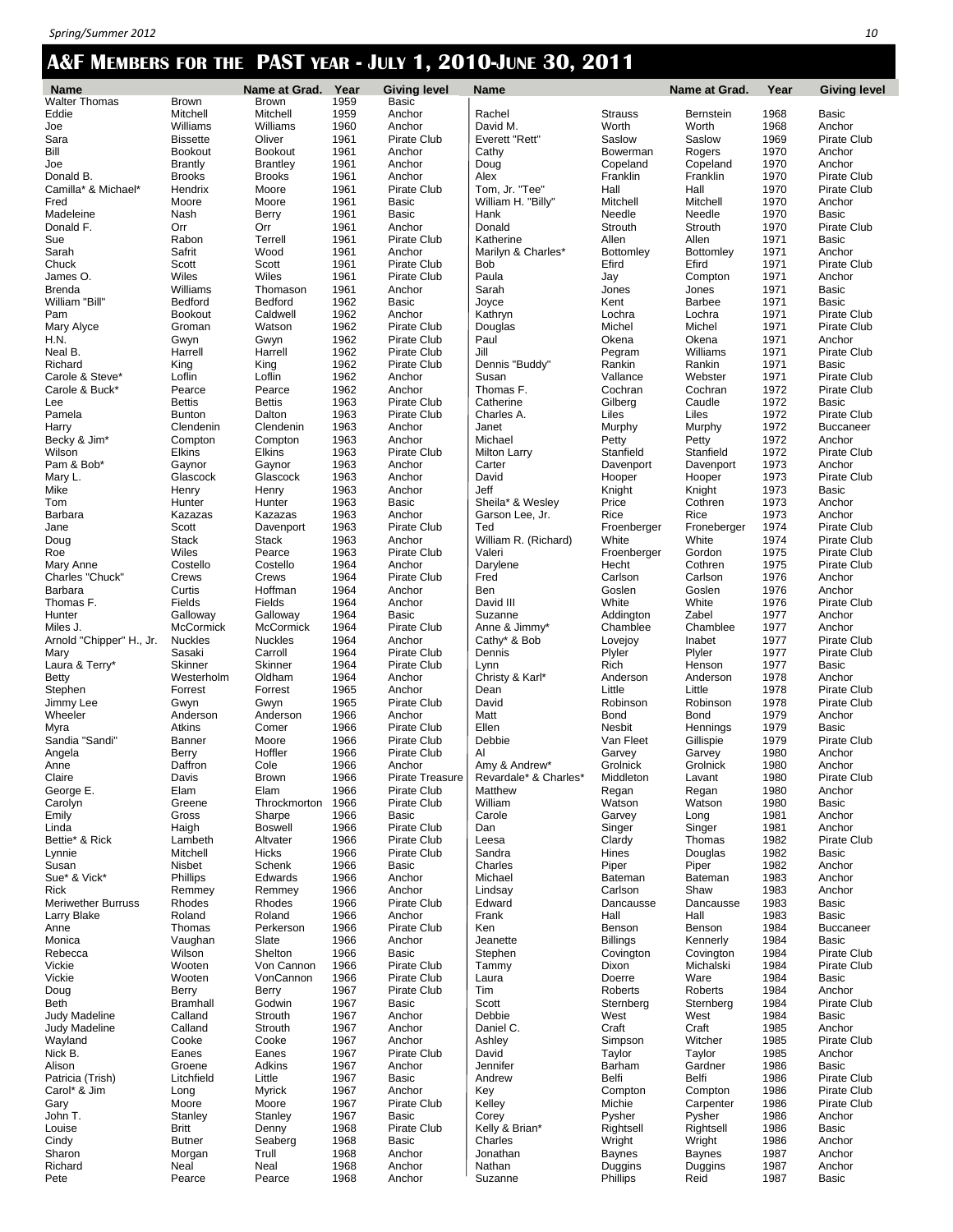$-$ 

å.

| $2012 - 13$                                                                                                                                                                                                                                                                                                                                                                                                        |                                                                                                                                                           |                                                                                                                                                                                                                        | <b>PAGE ALUMNI AND FRIENDS ASSOCIATION</b><br>www.pagealumniandfriends.org                                   | Maiden Name                                                                    | <b>Membership Form</b>                                                                                                                                              |                                                                                                                                                                                             |
|--------------------------------------------------------------------------------------------------------------------------------------------------------------------------------------------------------------------------------------------------------------------------------------------------------------------------------------------------------------------------------------------------------------------|-----------------------------------------------------------------------------------------------------------------------------------------------------------|------------------------------------------------------------------------------------------------------------------------------------------------------------------------------------------------------------------------|--------------------------------------------------------------------------------------------------------------|--------------------------------------------------------------------------------|---------------------------------------------------------------------------------------------------------------------------------------------------------------------|---------------------------------------------------------------------------------------------------------------------------------------------------------------------------------------------|
| Name(s)                                                                                                                                                                                                                                                                                                                                                                                                            |                                                                                                                                                           |                                                                                                                                                                                                                        |                                                                                                              | (if applicable)                                                                |                                                                                                                                                                     |                                                                                                                                                                                             |
| Graduate ()<br>Parent<br>Friend<br>Year(s) you or your child(ren) graduated (or will graduate)                                                                                                                                                                                                                                                                                                                     |                                                                                                                                                           | I'd like to help on a committee.<br>I'd like to be on the Board.                                                                                                                                                       | ( )<br>( )                                                                                                   | I would like to be a class agent.<br>Add me to the email /"help" list          |                                                                                                                                                                     | ( )                                                                                                                                                                                         |
| Address                                                                                                                                                                                                                                                                                                                                                                                                            |                                                                                                                                                           |                                                                                                                                                                                                                        | City <b>Called Act Contract City</b>                                                                         |                                                                                | Zip <b>Example 19</b>                                                                                                                                               |                                                                                                                                                                                             |
| Phone #(                                                                                                                                                                                                                                                                                                                                                                                                           |                                                                                                                                                           |                                                                                                                                                                                                                        |                                                                                                              |                                                                                |                                                                                                                                                                     |                                                                                                                                                                                             |
| <b>MEMBERSHIP</b><br>\$25<br>\$26-99<br>\$100-499<br>\$500-999<br>\$1,000-2,499 Pirate Treasure<br>\$2,500-4,999 Swashbuckler<br>_\$5,000+<br>Alumni notes to be published in the<br>newsletter<br>All members' names will be listed in the newsletter. Below, please write any updates, comments, or alumni information you'd like included in our<br>next newsletter. YOUR GENEROSITY IS GREATLY APPRECIATED !!! | Basic<br>Pirate Club<br>Anchor<br><b>Buccaneer</b><br>Captain's Table<br>My donation is in (honor/memory of $-$ circle one)                               | <b>PAGE ALUMNI T-SHIRT(S)</b><br>$\_S$ $\_M$ $\_L$ $\_XL$<br><b>XXL</b><br>Membership donation                                                                                                                         | $$16$ per shirt = \$<br>Total                                                                                |                                                                                | Use my membership \$ for Page Cares.<br>Use my membership \$ for the Auditorium.<br>Use my membership \$ as needed.                                                 | Use my membership \$ for scholarships only.<br>Use my membership \$ for Alma Pinnix Bank.<br>Use my membership \$ for athletics facilities.<br>Please remove me from the distribution list. |
| Mail to: Page Alumni and Friends Association, PO Box 39616, Greensboro, NC 27438. All membership donations are TAX-DEDUCTIBLE.                                                                                                                                                                                                                                                                                     |                                                                                                                                                           |                                                                                                                                                                                                                        |                                                                                                              |                                                                                |                                                                                                                                                                     |                                                                                                                                                                                             |
|                                                                                                                                                                                                                                                                                                                                                                                                                    |                                                                                                                                                           |                                                                                                                                                                                                                        | Our fiscal year runs July 1-June 30. So a membership now will carry you through 'til June 30, 2013.          |                                                                                |                                                                                                                                                                     |                                                                                                                                                                                             |
| <b>A&amp;F MEMBERS CONT'D.</b>                                                                                                                                                                                                                                                                                                                                                                                     |                                                                                                                                                           |                                                                                                                                                                                                                        |                                                                                                              |                                                                                |                                                                                                                                                                     |                                                                                                                                                                                             |
| Name<br>Hunter<br>Sandra "Sandy"<br>Kate<br>Marty* & Brian<br>Stephanie* & Stephen<br>Shannon<br>Kelly                                                                                                                                                                                                                                                                                                             | Payne<br>Payne<br>McGowan<br><b>Bowers</b><br>Pierce<br>McNairy<br>Sumner<br>Long<br>Keaney<br>Dingman<br>Lee<br>Lee<br>Rogers<br>Smith<br>Shaw<br>Milton | Name at Grad. Year<br><b>Giving level</b><br>1988<br>Basic<br>1991<br>Anchor<br>1991<br>Pirate Club<br>1992<br>Pirate Club<br>1993<br>Pirate Club<br>1993<br>Pirate Club<br>1993<br>Pirate Club<br>1993<br>Pirate Club | <b>Name</b><br>Anna* & Rob<br>Robert<br>Patrick<br>Clay<br>Caroline<br>Parker<br>Laura* & Stephen<br>Lindsay | Harper<br>Payne<br>Urban<br>Harris<br>Alexander<br>Wright<br>McElduff<br>Eanes | Name at Grad.<br>Year<br>Frick<br>1995<br>1996<br>Payne<br>Urban<br>1996<br>1997<br>Harris<br>1998<br>Landry<br>Watkins<br>1998<br>Winslow<br>2001<br>2005<br>Eanes | <b>Giving level</b><br>Pirate Club<br>Basic<br>Pirate Club<br>Pirate Club<br>Basic<br>Basic<br>Pirate Club                                                                                  |

# **2010-2011 PAGE FRIENDS**

| Pirate Treasure (\$1,000-2,499)<br>Alan & Pam<br>Susan & Bill                                                                                | Duncan<br>Veazey                                                                 | Barry E.<br>Clara & Jim<br>Laura Roselle & Clyde Ellis                                                                                            | Dooley<br>Duggins                                                                       | Sharon & Tad<br>Kim & John<br><b>Pirate Club (\$26-99)</b>                                                                                       | Wilson<br>Wright                                                                             | James "Jay"<br>Leslie & Grea<br>Jim                                                                                          | Robinson<br>Sardzinski<br>Slaughter                                                           |
|----------------------------------------------------------------------------------------------------------------------------------------------|----------------------------------------------------------------------------------|---------------------------------------------------------------------------------------------------------------------------------------------------|-----------------------------------------------------------------------------------------|--------------------------------------------------------------------------------------------------------------------------------------------------|----------------------------------------------------------------------------------------------|------------------------------------------------------------------------------------------------------------------------------|-----------------------------------------------------------------------------------------------|
| <b>Buccaneer (\$499-999)</b><br>Anne<br>Andy<br>Donna & Andy<br>Beth & John<br>Carolyn & Clyde<br>Susan & Larry                              | Kirchmaver<br>Kirsteins<br>Lee<br>Morgan<br>Ratcliffe<br><b>Tysinger</b>         | Jennifer & Frank<br>Nancy & Erwin<br>Cynthia and John<br>Virginia & Ken<br>Mary Ann & Jay<br>Liz & Joel<br>Suellen & Tam<br>Mac                   | Flaherty<br>Fuller<br>Graham<br>Karb<br>Klompmaker<br>Mills<br>Milton<br>Morris         | Chris & John<br>Rebecca & Chuck<br>Lisa & Dean<br>Carol & Ben<br>Chris<br>Jane & Martin<br>Rachel & Joe<br>Barbara & Mark                        | Beaman<br><b>Buffington</b><br>Chislett<br>Davis<br>Denby<br>Erwin<br>Frick<br>Funderburg    | Virginia & JJ<br>Sarah<br>Sylvia & Richard<br>Margaret & Bill<br>Barbara & Butch<br>Brenda & Jim<br><b>Basic (\$25)</b>      | Summerell<br>Tharpe-Winchell<br>Vanore<br>Weatherly<br>Williams<br>Wilson                     |
| Anchor (\$100-499)<br>Alexa & Bill<br>Peggy & Jim<br>Jackie & Steve<br>Gav & Bill<br>Dalila & William<br>Rose<br>Deb & Steve<br>Kris & David | Aycock<br>Bagwell<br>Bell<br>Bowman<br><b>Brown</b><br>Chamblee<br>Cobb<br>Cooke | Kate & Sam<br>Sally & Chris<br>Donna & Donald<br>Richard<br>Nancy & Charlie<br>Karen & Charlie<br>Diane & Dwight<br>Macie & Tim<br>Nancy & Robert | Morrow<br>Newman<br>Pulitzer<br>Rawls<br>Reid<br>Roer<br>Stone<br>Templeton<br>Thurston | Betty & Tommy<br>Susan & Alfred<br>Paula & John<br>Martha & Eric<br>Valerie H.<br>Susan & Phil<br>Carter & Ashlev<br>Debbie & Ken<br>Flora & Tom | Glascock<br>Hamilton<br>Hodges<br>Hoekstra<br>Koone<br>Legnetti<br>Overton<br>Payne<br>Price | Kristi & Pete<br>Joan & John<br>Julie<br>Bonnie & Dan<br>Kathy & Scott<br>Joanne<br>Phyllis & Paul<br>Stephen<br>Pat & Sandy | Beeler<br>Dilworth<br>Longmire<br>McAlister<br>Neff<br>Osteen<br>Parker<br>Ringer<br>Vreeland |